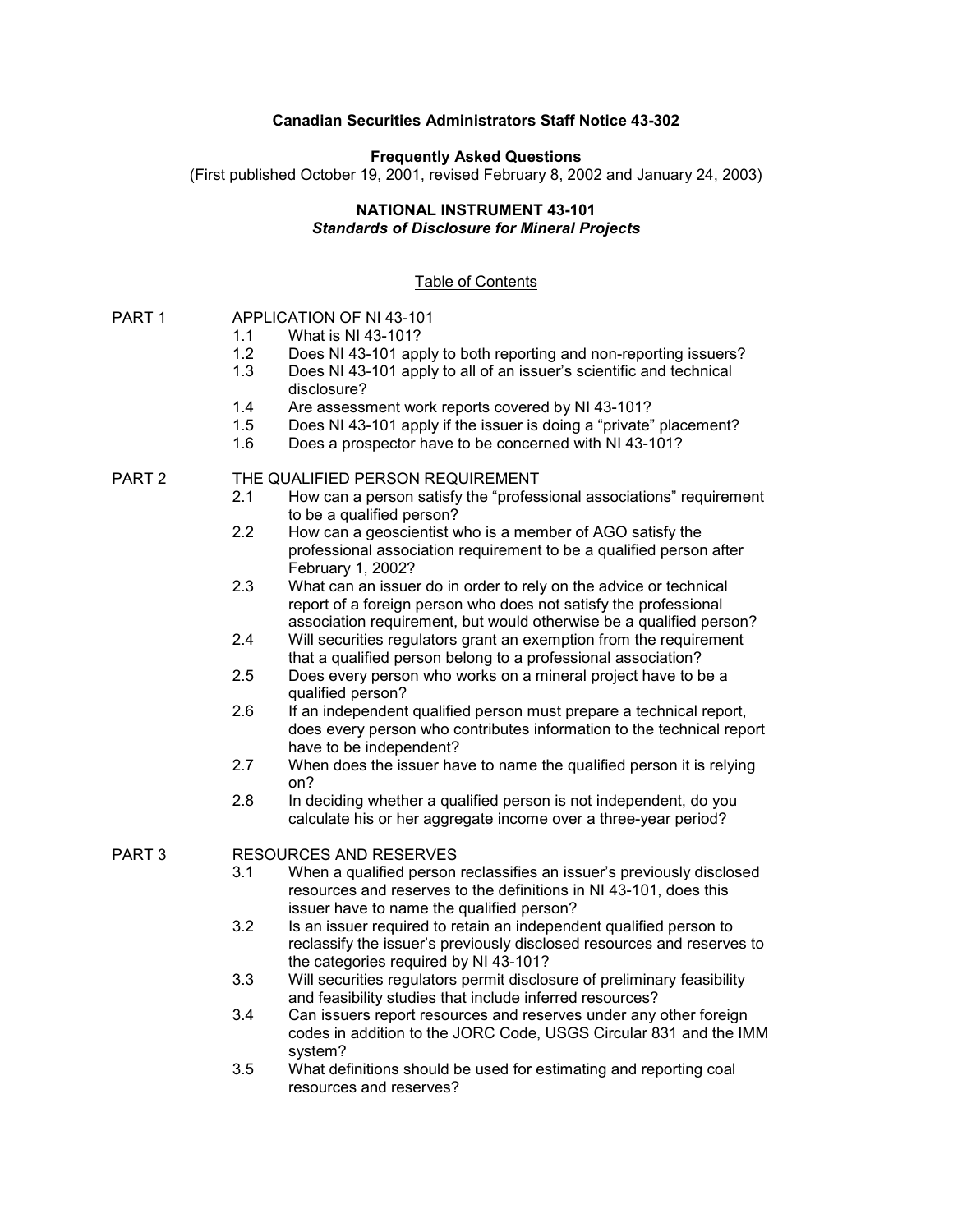- 3.6 What definitions must be used for estimating and reporting diamond resources and reserves?
- 3.7 Do the CIM Standards on Mineral Resources and Reserves Definitions and Guidelines apply to the estimation and reporting of industrial minerals?

PART 4 TECHNICAL REPORTS

- 4.1 When must an issuer file a technical report?
- 4.2 Can an issuer file an addendum to update a previously filed technical report?
- 4.3 Who can prepare a technical report?
- 4.4 Must a technical report follow Form 43-101F1 exactly?<br>4.5 Where are the requirements for the qualified person's q
- Where are the requirements for the qualified person's certificate and consent that must accompany the technical report that the issuer is required to file?
- 4.6 When must an issuer file a qualified person's certificate and consent?
- 4.7 If an issuer is required to file a technical report under subsections 4.1(1) and 4.2(1) of NI 43-101, may it rely on a technical report that it has previously filed under NI 43-101 if that report is still current?
- 4.8 Must preliminary feasibility and feasibility studies be filed in full?<br>4.9 Must an issuer file a technical report with a rights offering circula
- Must an issuer file a technical report with a rights offering circular?
- 4.10 Must an issuer file a technical report with an offering memorandum?
- 4.11 Can an issuer obtain an extension of time to file a technical report?
- 4.12 When an issuer agrees to buy a property with resources and perhaps reserves, must the issuer disclose the resources and reserves using NI 43-101 definitions? Must the issuer file a technical report, and if so, when?
- 4.13 Must an issuer file technical reports on SEDAR?
- 4.14 Can an issuer correct errors in a document files on SEDAR?
- 4.15 How can an electronic document be signed and sealed?
- 4.16 If a TSX Venture Exchange listed issuer must become a reporting issuer in Ontario because it has a "significant connection to Ontario", must the issuer file technical reports on all its material properties with the OSC?
- 4.17 In a circumstance other than the one described in 4.16, will an issuer that is a reporting issuer in one or more Canadian jurisdictions and becomes a reporting issuer in another Canadian jurisdiction be required to file technical reports on all its material properties in the new jurisdiction?
- 4.18 Can a royalty holder which is an issuer refer to and rely on the disclosure filed by the operating company?

PART 5 PRELIMINARY ASSESSMENTS

- 5.1 What is a "preliminary assessment"?
- 5.2 Why are there restrictions on disclosure of preliminary assessments?

# PART 6 GENERAL DISCLOSURE QUESTIONS

- 6.1 Can an issuer put some of the disclosure required by NI 43-101 on its website, instead of in the body of its news release?
- 6.2 Can an issuer cross-reference to other disclosure it has previously made?
- 6.3 Do the rules for disclosure in Form 43-101F1 apply to written disclosure other than technical reports?

## PART 7 EXEMPTION ORDERS

7.1 Where should an issuer apply for an exemption order?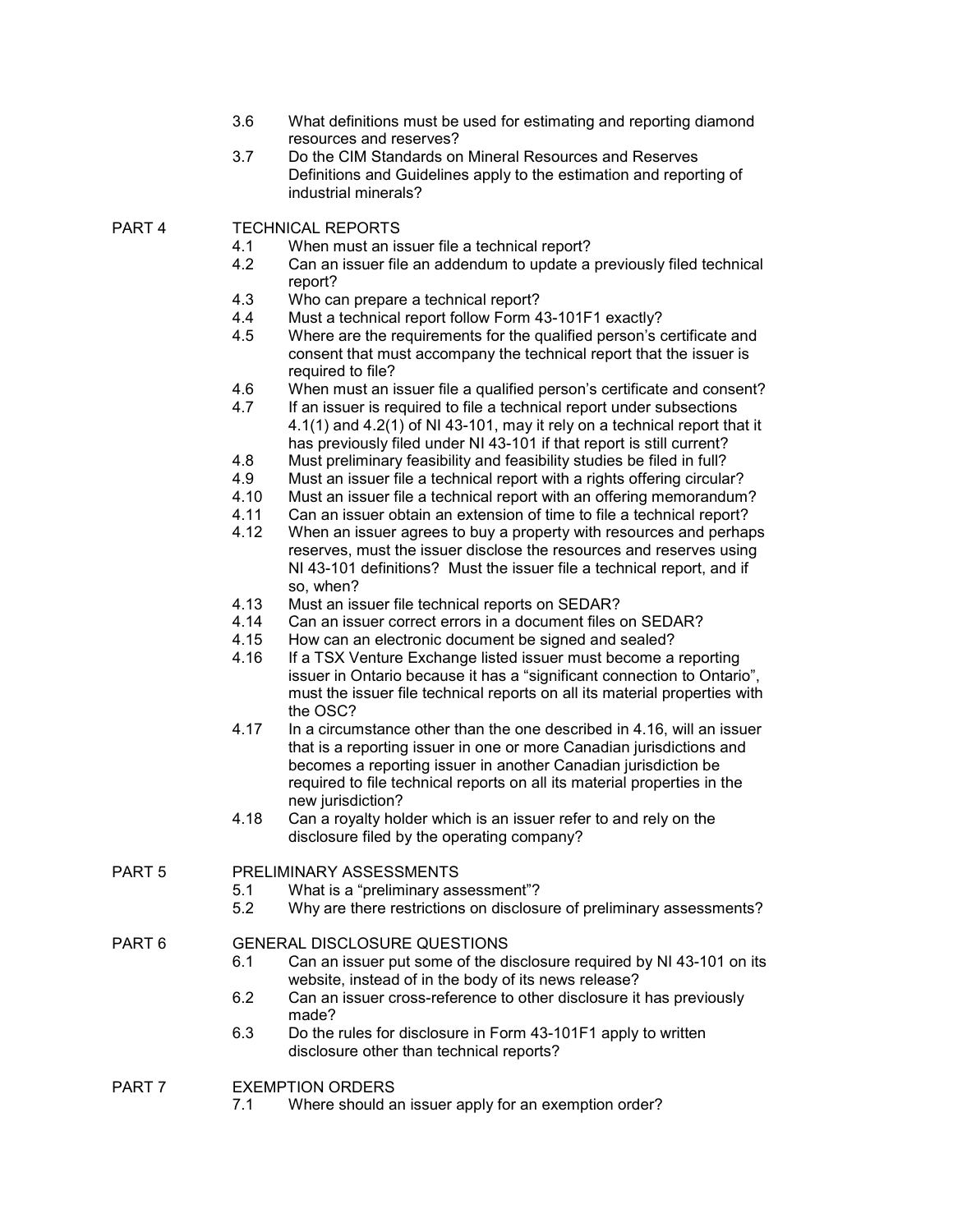- 7.2 When should an issuer apply for an exemption order?<br>7.3 Does an issuer need a separate exemption order if it of
- Does an issuer need a separate exemption order if it obtains a prospectus receipt?
- 7.4 What if someone has questions about NI 43-101?
- 7.5 Where can I find exemption orders that securities regulators have granted?
- 7.6 Does the CSA foresee changes to NI 43-101 in the future?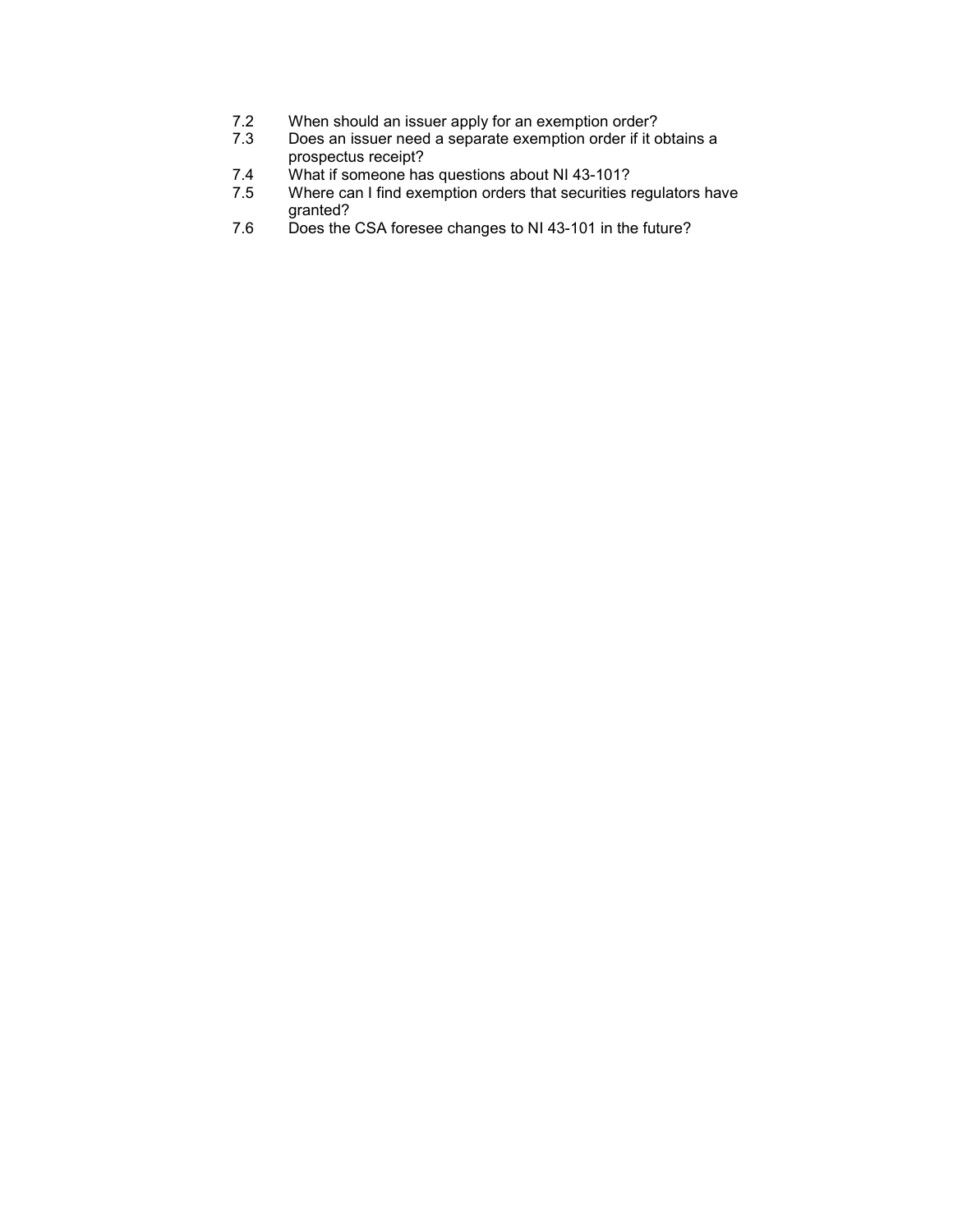## **Canadian Securities Administrators Staff Notice 43-302**

#### **Frequently Asked Questions**

(First published October 19, 2001, revised February 8, 2002 and January 24, 2003

#### **NATIONAL INSTRUMENT 43-101** *Standards of Disclosure for Mineral Projects*

To assist mining industry participants and their advisors in understanding and applying NI 43-101, Canadian Securities Administrators (CSA) staff has compiled this summary of questions and CSA staff responses.

## **PART 1 APPLICATION OF NI 43-101**

#### **1.1 What is NI 43-101?**

NI 43-101 is a rule that governs how issuers disclose scientific and technical information about mineral projects to the public. It covers oral statements as well as written documents and websites. It requires that all disclosure be based on advice by a "qualified person" (a term defined in NI 43-101) and in some circumstances that the person be independent of the issuer and the property. NI 43-101 also requires issuers to file technical reports at certain times and there is a prescribed format for the technical report. Issuers are required to make disclosure of reserves and resources using definitions approved by the CIM, except for coal.

NI 43-101, together with its Companion Policy 43-101CP and Form 43-101F1*Technical Report,* can be found on our websites:

| BC.     | www.bcsc.bc.ca            |  |
|---------|---------------------------|--|
| Ontario | www.osc.gov.on.ca         |  |
| Quebec  | www.cyma.com              |  |
| Alberta | www.albertasecurities.com |  |

Exchanges may impose requirements on their listed issuers that are in addition to the requirements contained in NI 43-101.

#### **1.2 Does NI 43-101 apply to both reporting and non-reporting issuers?**

Yes. NI 43-101 applies to any issuer that discloses scientific and technical information to the public about a mineral project.

An **issuer** is any entity that issues a security. Issuers can include partnerships and grubstakes, as well as companies. **Securities** include interests in properties, profits, earnings and royalties, as well as shares and options.

It does not matter whether the issuer is listed on an exchange, or whether it is a "reporting issuer" under securities legislation or a non-reporting issuer. For example, if an issuer raises money under an offering memorandum before it goes public, NI 43-101 applies and the issuer is required to file a technical report that a qualified person prepares.

#### **1.3 Does NI 43-101 apply to all of an issuer's scientific and technical disclosure?**

No. NI 43-101 only applies to scientific and technical disclosure that an issuer makes concerning mineral projects on properties that are material to the issuer. However, issuers should be aware that materiality of a property may change over time. Therefore, issuers are encouraged to apply NI 43-101 to all scientific and technical disclosure to the extent possible. For guidance on whether a property is material to an issuer, issuers should refer to subsections 2.4 (1) to (5) of the Companion Policy 43-101CP. The assessment of materiality should be made for properties held, or to be acquired, by the issuer.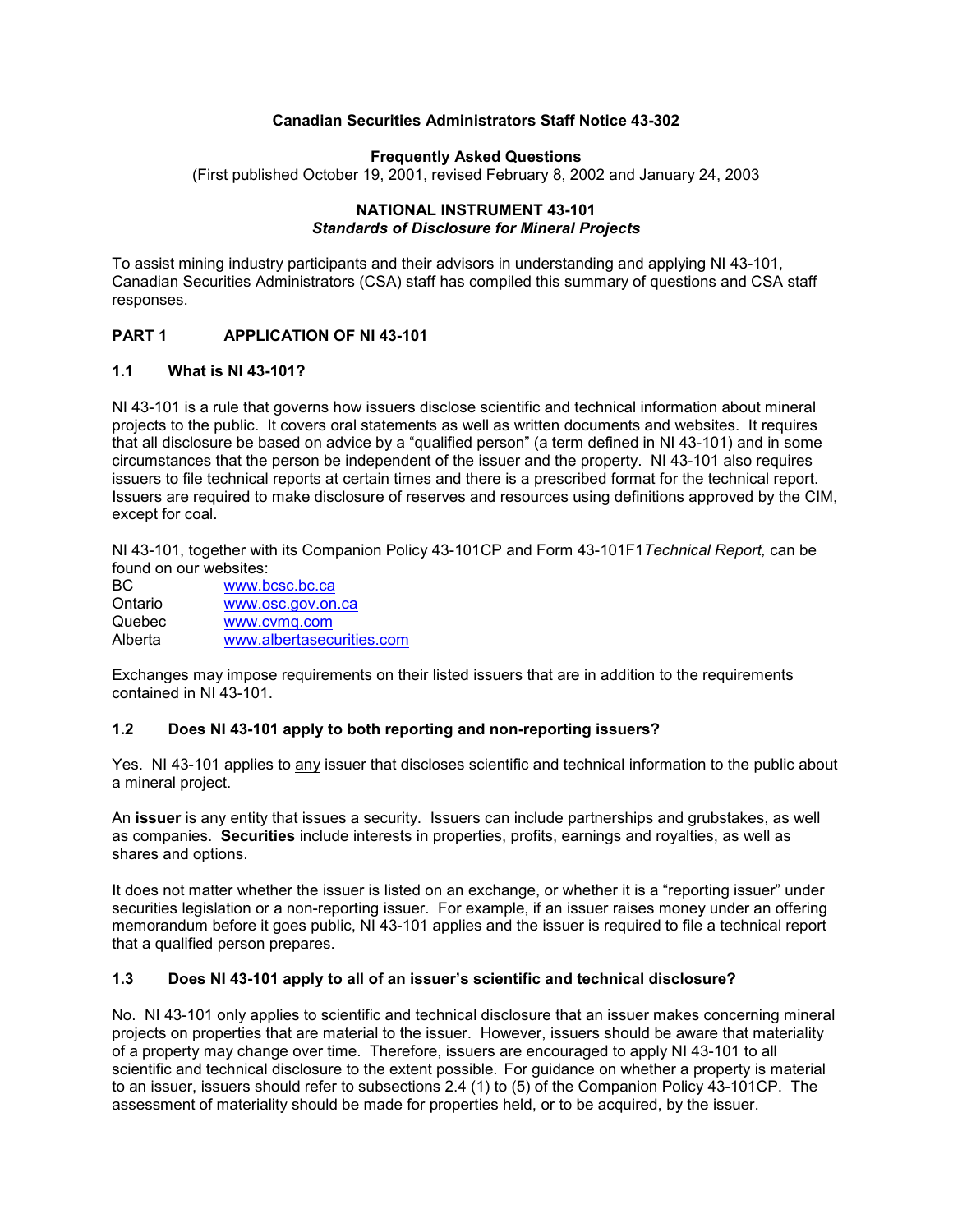In addition to the requirements under NI 43-101, an issuer also has obligations under general securities laws regarding all disclosure that it makes. Guidance on selective disclosure and insider trading prohibitions are contained in a new national policy, NP-51-201 *Disclosure Standards*. Issuers should seek the advice of a lawyer experienced with securities laws to ensure that all its obligations under general securities laws are met.

# **1.4 Are assessment work reports covered by NI 43-101?**

No. NI 43-101 does not cover assessment work reports that an issuer files to keep its properties in good standing. NI 43-101 also does not cover reports an issuer files to support permit applications or environmental legislation. However, NI 43-101 does apply to any public disclosure made by or on behalf of the issuer that is based on the technical information in these reports or which refers to the results and findings of these reports. NI 43-101 also applies to the reports themselves if they will be disseminated directly to the public by or on behalf of the issuer.

# **1.5 Does NI 43-101 apply if the issuer is doing a "private" placement?**

Yes. Certain kinds of "private" placements involve public disclosure and therefore NI 43-101 applies. For example, a rights offering circular that contains scientific or technical disclosure about a mineral project is covered by NI 43-101 because when it is filed with securities regulators it is available to the public on request.

# **1.6 Does a prospector have to be concerned with NI 43-101?**

No, a prospector who is carrying out the ordinary business of prospecting mineral properties and selling the properties to an exploration or mining company, does not have to be concerned about NI 43-101.

However, the situation changes if the prospector decides that he or she wants to raise money to finance exploration on the property. As soon as there is a "security" involved, securities legislation applies and if the prospector makes disclosure available to the public, NI 43-101 applies.

The *Securities Act* covers all "issuers" of securities, including individuals and partnerships, as well as companies. A security is not only a share of stock in a company. Profit sharing agreements and other arrangements where the investor's return is based primarily on the efforts of the prospector can also be securities.

As an example, if a prospector meets with his family and close personal friends and raises money to do work on a mineral property to increase its value before the prospector plans to sell it to a junior company, and offers a return to those investors that is based on the sale of the property, the prospector is probably offering a "security". Even in that case however, the prospector is not likely to be making disclosure that will be available to the public and therefore NI 43-101 does not apply.

If the circle gets wider, and friends of friends are investing, the "public" is involved. The prospector should make sure an exemption from the registration and prospectus requirements of the *Securities Act* is available. If the prospector relies on an exemption from registration and prospectus requirements that requires the use of an offering memorandum, NI 43-101 will apply, and the scientific and technical disclosure the prospector makes will have to be based on a technical report or other information prepared by a qualified person.

Prospectors engaged in the ordinary business of selling their properties should avoid calling the property information they prepare a "technical report" or an "investment package" as those terms could be misleading.

# **PART 2 THE QUALIFIED PERSON REQUIREMENT**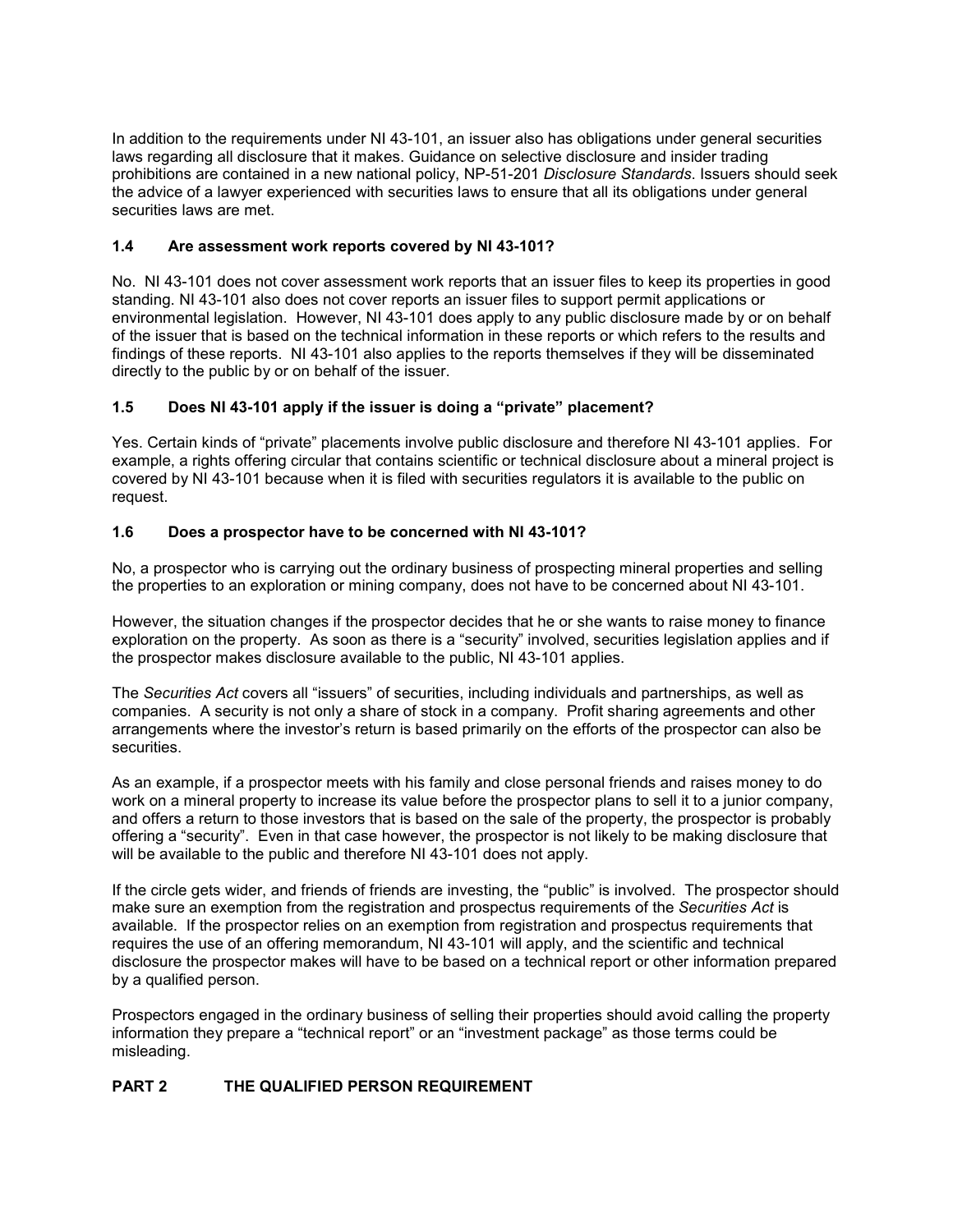# **2.1 How can a person satisfy the "professional association" requirement to be a qualified person?**

One of the conditions to be a qualified person is membership in a "professional association" as defined in section 1.2 of NI 43-101. Any self-regulatory organization of engineers and/or geoscientists that meets the definition is a professional association, wherever it is located in the world.

For example, the following Canadian associations are professional associations:

- Association of Professional Engineers and Geoscientists of the Province of British Columbia (APEGBC)
- Association of Professional Engineers, Geologists and Geophysicists of Alberta (APEGGA)
- Association of Professional Engineers and Geoscientists of Saskatchewan (APEGS)
- Association of Professional Engineers and Geoscientists of Manitoba (APEGM)
- Association of Professional Geoscientists of Ontario (APGO)
- Professional Engineers of Ontario (PEO)
- Ordre des ingenieurs du Québec (OIQ)
- Ordre des Géologues du Québec (OGQ)
- Association of Professional Engineers of Prince Edward Island (APEPEI)
- Association of Professional Engineers and Geoscientists of New Brunswick (APEGNB)
- Association of Professional Engineers of Nova Scotia (APENS)
- Association of Professional Engineers and Geoscientists of Newfoundland (APEGN)
- Association of Professional Engineers of Yukon (APEY)
- Association of Professional Engineers, Geologists & Geophysicists of the Northwest Territories (NAPEGG) (representing NWT and Nunavut Territory)

Geoscientist associations in other Canadian provinces that do not have associations that are created or recognized by statute qualify as professional associations until February 1, 2003, when it is anticipated that these associations will be recognized by statute. Geoscientists that are members of these associations meet the requirement of belonging to a professional association.

There are other self-regulatory organizations outside of Canada that may not entirely meet the definition of "professional association" in NI 43-101 because they have not been given authority or recognition by statute. However, for the purpose of being a "member of a professional association" under NI 43-101, CSA staff will accept a person who

- is licensed or certified in a state in the United States that is a member of the National Association of State Boards of Geology (ASBOG). Currently these include: Alabama, Arizona, Arkansas, California, Delaware, Florida, Georgia, Idaho, Illinois, Indiana, Kansas, Kentucky, Maine, Minnesota, Mississippi, Missouri, Nebraska, New Hampshire, North Carolina, Oregon, Pennsylvania, Puerto Rico, South Carolina, Virginia, Washington, Wisconsin and Wyoming
- is certified by the American Institute of Professional Geologists (AIPG) as a Certified Professional Geologist
- is a professional engineer licensed or certified in a state in the United States
- holds the title European Geologist from the European Federation of Geologists (EFG)
- is a Fellow or Member of the Australasian Institute of Mining and Metallurgy (AusIMM)
- is a Fellow or a Member of the Institute of Materials, Minerals and Mining (IMMM)
- is a Fellow or Member of the Australian Institute of Geoscientists (AIG)
- is a Fellow of the South African Institute of Mining and Metallurgy (SAIMM)
- is a professional natural scientist of the South African Council for Natural Scientific Professions (SACNASP)
- is a Professional Member of the Institute of Geologists of Ireland (IGI)

This list is not exhaustive and may be amended in the future.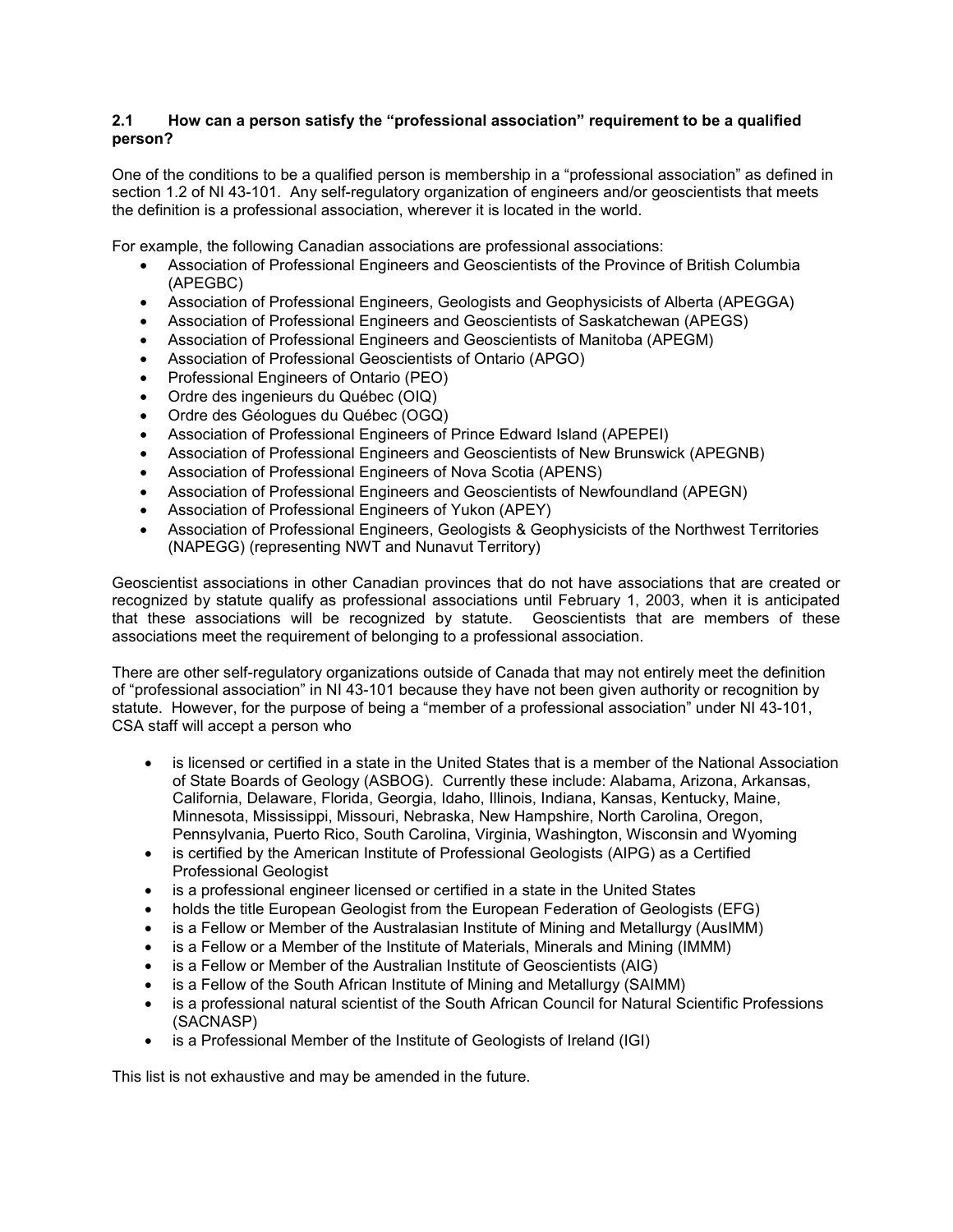Any self-regulatory association of geoscientists and/or engineers that meets the definition of "professional association" in NI 43-101 is a professional association. If a qualified person is not a "member of a professional association" (as set out in NI 43-101 or in this FAQs), then the issuer will require exemptive relief.

## **2.2 How can a geoscientist who is a member of AGO satisfy the professional association requirement to be a qualified person after February 1, 2002?**

One of the conditions to be a qualified person is membership in a "professional association" as defined in section 1.2 of NI 43-101. When NI 43-101 came into effect, it was anticipated that an Ontario based professional association for geoscientists, APGO, would be established by February 1, 2002. Until then, geoscientists who belonged to the Association of Geoscientists of Ontario were considered to belong to a professional association. Unfortunately, the application process for membership in APGO was delayed and could not be completed by February 1, 2002.

After February 1, 2002, an issuer that retains a geoscientist who is a member of AGO, but not a member of a professional association for purposes of the rule, must submit an application for exemptive relief to the appropriate securities regulators for that person to be considered a qualified person under the rule. We anticipate that, until the APGO membership process is completed, relief will be granted in virtually all cases where the geoscientist is a member in good standing of AGO and has submitted his/her application to become a member of APGO. An application for relief is not required in British Columbia because an instrument providing blanket relief for these types of applications is in effect in that province until February 1, 2003.

#### **2.3 What can an issuer do in order to rely on the advice or technical report of a foreign person who does not satisfy the professional association requirement, but would otherwise be a qualified person?**

The issuer may

- look to a person in its own organization or, if an independent technical report is required, retain an outside consultant that is a qualified person to review and take responsibility for the foreign person's advice or technical report
- arrange for the person to join one of the Canadian associations that accepts foreign citizens/residents as members or licensees, for example the APGO or APEGBC
- apply for an exemption from the professional association requirement for the foreign person.

## **2.4 Will securities regulators grant an exemption from the requirement that a qualified person belong to a professional association?**

Yes, but only in very unique circumstances. If granted, we will likely limit the exemption to a particular property or area, or to a particular task, and grant the exemption for a limited period of time.

Where an issuer wishes to retain a person who is well qualified and who does not belong to a professional association because no association exists in his or her jurisdiction or because it is not common practice for members of his or her profession to be registered in the jurisdiction, we will consider granting an exemption. However, if there is any other qualified person known to the issuer who has been to the site and is able to co-author the report, then we will not likely grant an exemption.

In the event an exemption is granted, if the person wishes to continue to provide services either to the same issuer or to another issuer that makes public disclosure in Canada, then the person will be urged to join a professional association, as we will not provide continued relief.

We will generally not grant relief to an issuer that has qualified persons available to it in management positions, as these qualified persons should take responsibility for the issuer's scientific and technical disclosure on their mineral projects.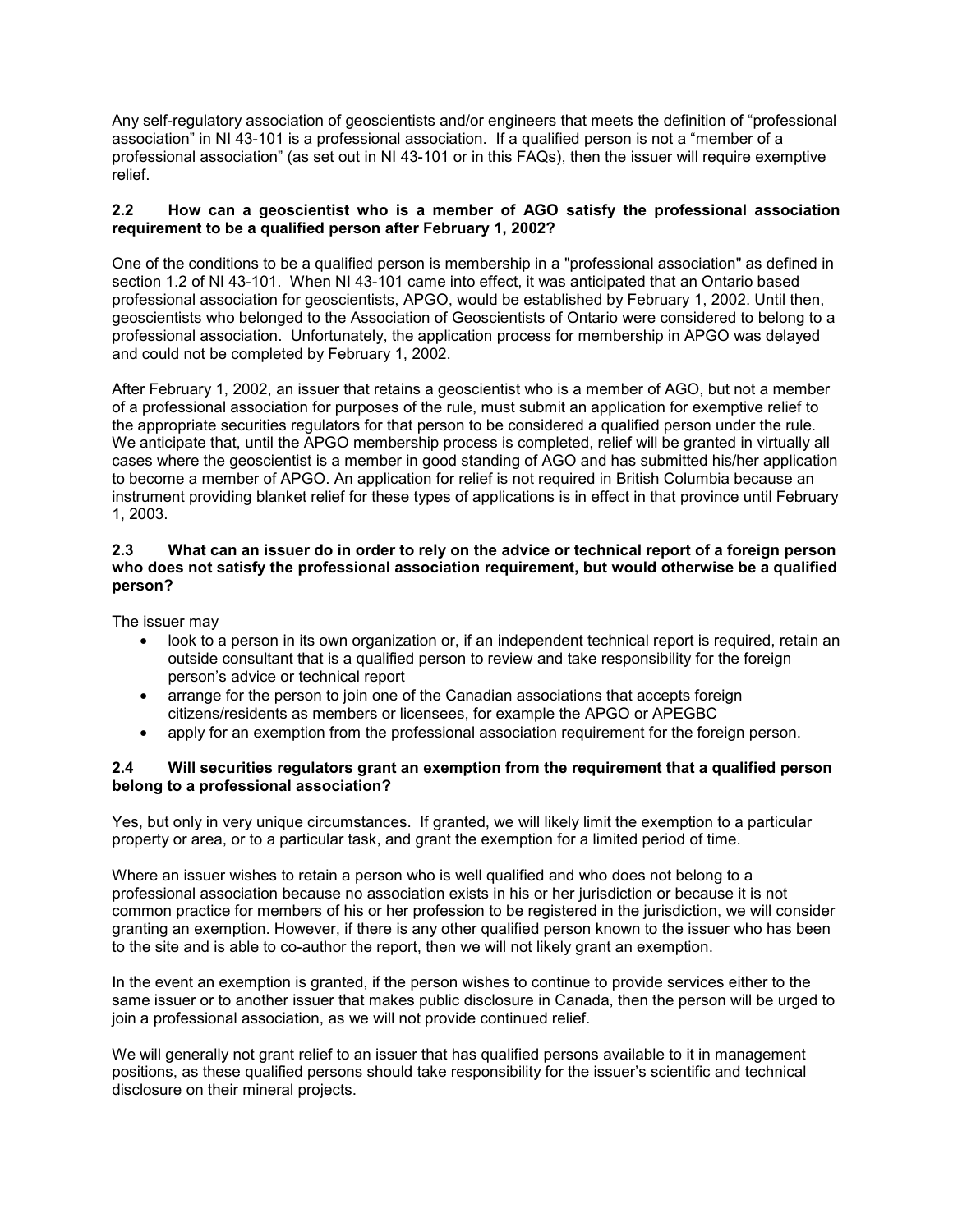An exemption does not relieve the issuer of the responsibility to ensure that the person that the issuer plans to rely on has the required experience to carry out the responsibilities of a qualified person for the tasks at hand.

We remind issuers to comply with local laws governing the practice of engineering and geoscience. If the property is located in Canada, we expect that the qualified person will have the appropriate Canadian registration. We encourage issuers to check with the local professional association where the property is located.

# **2.5 Does every person who works on a mineral project have to be a qualified person?**

No. Only the person who the issuer relies on in making public disclosure of scientific and technical information on its mineral projects must be a qualified person. Other people may work on the project. If a qualified person relies on the work of people who are not qualified persons (under the definition in NI 43- 101) to prepare a technical report or to provide information or advice to the issuer, it is up to the qualified person to take whatever steps are appropriate, in his or her professional judgment, to ensure that the information that he or she relies upon is sound. A qualified person is required to visit the site.

#### **2.6 If an independent qualified person must prepare a technical report, does every person who contributes information to the technical report have to be independent?**

No. As in the example in 2.5 of these FAQs, provided that the independent qualified person has taken whatever steps are appropriate, in his or her professional judgment, to ensure that the information he or she relies on is sound, and takes responsibility for that information, the independent qualified person may rely on work done and information provided by others. However, the independent qualified person must visit the site.

## **2.7 When does an issuer have to name the qualified person it is relying on?**

NI 43-101 requires issuers to name the qualified person they are relying on and that person's relationship to the issuer, if any, in all written disclosure of scientific and technical information, except in news releases. However, the exchanges require that listed issuers name the qualified person they are relying on and that person's relationship to the issuer, if any, in news releases that disclose scientific and technical information. Non-listed issuers are not required to name the qualified person in a news release.

## **2.8 In deciding whether a qualified person is not independent, do you calculate his or her aggregate income over a three-year period?**

No. The test is whether the qualified person has received the majority of his or her income in each of the previous three years from the issuer and its affiliates and insiders.

## **PART 3 RESOURCES AND RESERVES**

#### **3.1 When a qualified person reclassifies an issuer's previously disclosed resources and reserves to the definitions in NI 43-101, does this issuer have to name the qualified person?**

Yes. A listed issuer is required to name the qualified person and disclose the relationship of the qualified person to the issuer in all written disclosure. See 2.7 of these FAQs for more information on naming the qualified person.

## **3.2 Is an issuer required to retain an independent qualified person to reclassify the issuer's previously disclosed resources and reserves to the categories required by NI 43-101?**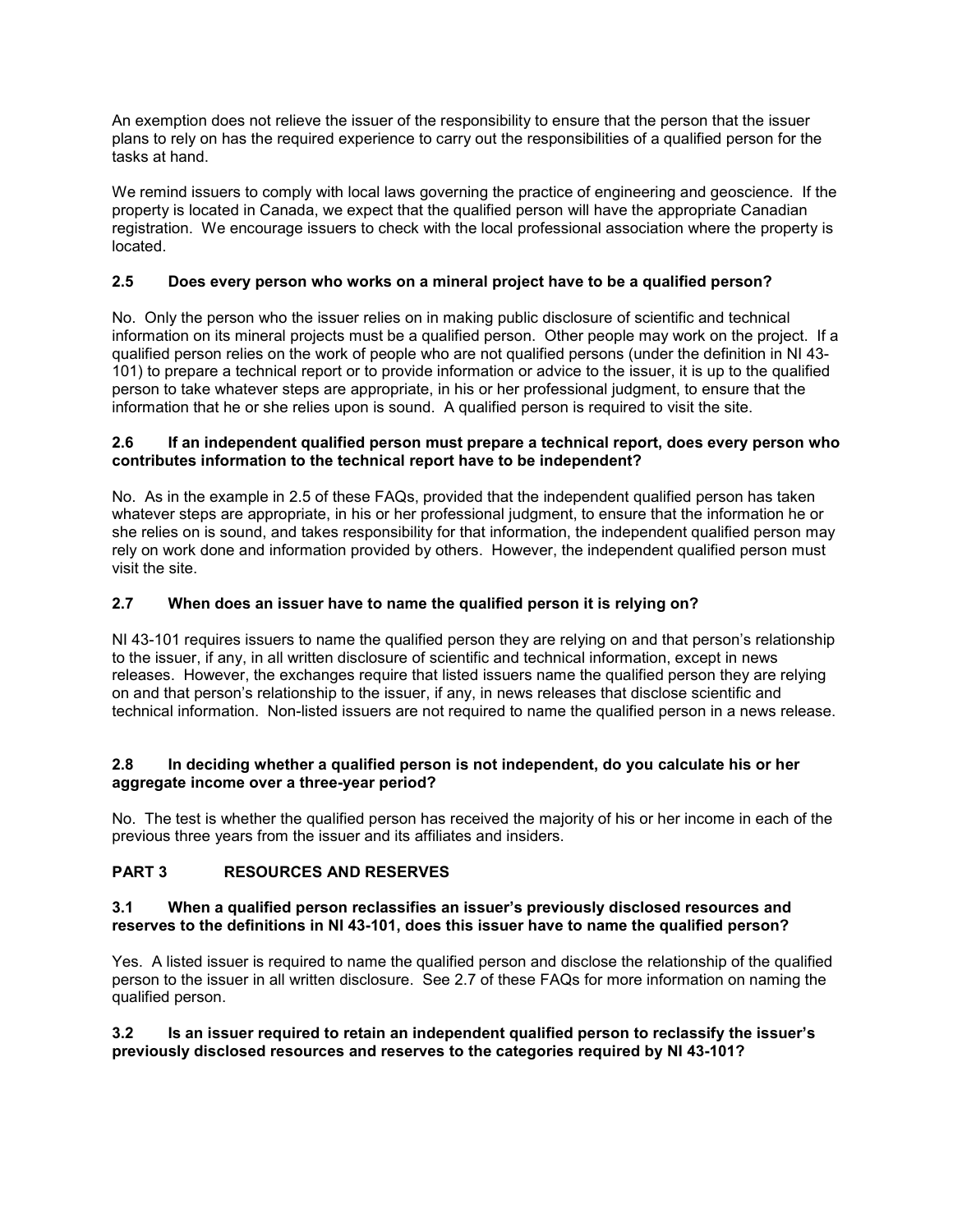The answer depends on what triggers the disclosure of the reclassified reserves and resources.

The answer is yes if the reclassified resources and reserves are disclosed in a document that requires a technical report prepared by an independent qualified person. This includes a long form prospectus, a valuation and documents filed when an issuer becomes a reporting issuer for the first time in any jurisdiction.

#### **3.3 Will securities regulators permit disclosure of preliminary feasibility and feasibility studies that include inferred resources?**

NI 43-101 prohibits the inclusion of inferred resources in an economic evaluation in a preliminary feasibility or feasibility study. The prohibition is based on the guidance under the CIM definition of Inferred Mineral Resource that reads, in part:

> "…Confidence in the estimate is insufficient to allow the meaningful application of technical and economic parameters or to enable an evaluation of economic viability worthy of public disclosure. Inferred Mineral Resources must be excluded from estimates forming the basis of feasibility or other economic studies."

If the economic evaluation in the issuer's preliminary feasibility or feasibility includes inferred resources, the issuer must "back out" the inferred resources in public disclosure of the economic evaluation contained in the study.

However, there will be some circumstances where securities regulators will grant an exemption to permit the issuer to disclose, as an alternative case, an evaluation that includes inferred resources. One example is an evaluation of an open pit that is designed based on proven and probable reserves or measured and indicated resources, and contains inferred resources within the pit. Securities regulators will not generally grant an exemption if the pit's design is based on inferred resources.

If securities regulators permit disclosure, the issuer will be required to disclose both cases: a base case without inferred resources, and an alternative case that includes inferred resources. The alternative case must be accompanied by the disclosure required for preliminary assessments in section 2.3 (3)(b) of NI 43-101.

Whether securities regulators will grant an exemption to permit disclosure will depend on the particular circumstances of each deposit. The test will be stringent in view of the CIM's expressed concern. We will consider granting relief where the pit or mine plan has been developed based on proven and probable reserves and it is reasonable to defer further development of the inferred resources. We will look at various factors including the percentage of inferred resources, their location in the deposit and other technical factors.

#### **3.4 Can issuers report resources and reserves under any other foreign codes in addition to the JORC Code, USGS Circular 831 and the IMMM system?**

These are the only codes permitted by NI 43-101. If an issuer wishes to report using another foreign code, the issuer must apply to securities regulators for exemptive relief.

We have granted relief to permit an issuer to report using the South African Code for Reporting of Mineral Resources and Mineral Reserves (the "SAMREC Code") on terms consistent with those set out in section 7.1 of NI 43-101, including reconciliation to the CIM definitions.

## **3.5 What definitions should be used for estimating and reporting coal resources and reserves?**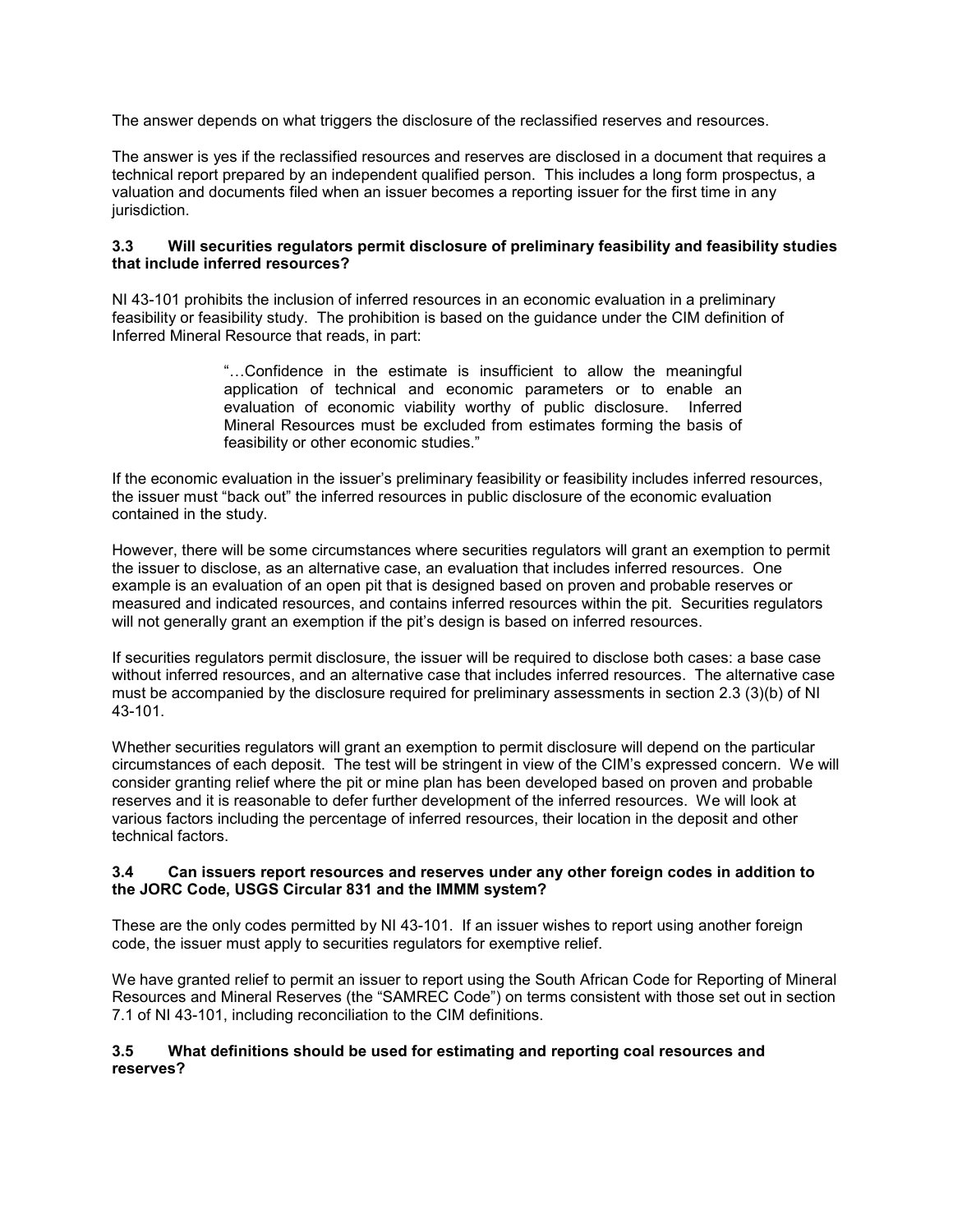Coal resources and reserves should be estimated and reported using the Geological Survey of Canada (GSC) Paper 88-21, A Standardized Coal Resource/Reserve Reporting System for Canada. We acknowledge that this is not clear in NI 43-101 and we intend to clarify this in a future amendment to NI 43-101.

## **3.6 What definitions must be used for estimating and reporting diamond resources and reserves?**

Diamond resources and reserves should be estimated and reported using Canadian Institute of Mining, Metallurgy and Petroleum – Definitions Adopted by CIM Council August 20, 2000 as amended, supplemented, or replaced. The Guidelines for Reporting of Diamond Exploration Results, Identified Mineral Resources and Ore Reserves, published by the Association of Professional Engineers, Geologists and Geophysicists of the Northwest Territories is currently being updated. Therefore, the CIM standard definitions should be used until it is updated.

## **3.7 Do the CIM Standards on Mineral Resources and Reserves Definitions and Guidelines apply to the estimation and reporting of industrial minerals?**

Yes, plus the additional guidelines set out in section 1.5(a) of Companion Policy 43-101CP.

# **PART 4 TECHNICAL REPORTS**

## **4.1 When must issuers file technical reports?**

Issuers must file technical reports in each circumstance set out in subsections 4.1(1) and 4.2(1) of NI 43- 101. In these circumstances, technical reports are only required on properties (or groups of properties) that are material to the issuer. For guidance on whether a property is material to an issuer, issuers should refer to section 2.4 of the Companion Policy 43-101CP.

In subsections 4.2(1)2., 6. and 10.(ii) relating to POP prospectuses, AIFs, annual reports, and news releases, the issuer is only required to file a technical report if:

- in the case of a news release, the work done on the property amounts to a material change in the affairs of the issuer from the most recently filed technical report or,
- in the case of a POP prospectus, AIF, or annual report, material scientific and technical information about the property is not contained in:

(i) a disclosure document (defined in NI 43-101) or a report prepared under National Policy Statement No. 2-A filed by the issuer before February 1, 2001, or (ii) a previously filed NI 43-101 report.

## **4.2 Can an issuer file an addendum to update a previously filed technical report?**

No, (however, there are exceptions, as outlined below). Any time an issuer is required to file a technical report, that report must be complete and current. Therefore, where an issuer which has previously filed a technical report is required to file another technical report because of the occurrence of one of the circumstances listed under subsections 4.1(1) or 4.2(1) of NI 43-101, and if the contents of the previously filed technical report are no longer current, the issuer must update the outdated sections of the previously filed report and file a new, complete, current technical report. **It is not sufficient for the issuer to only file the updated portions.** However, if there has been no change to the content required under Items 6 through 11 of Form 43-101F1 from that disclosed in the previously filed technical report, the issuer is not required to repeat that information, provided those items in the previous report are referred to in the new, current technical report.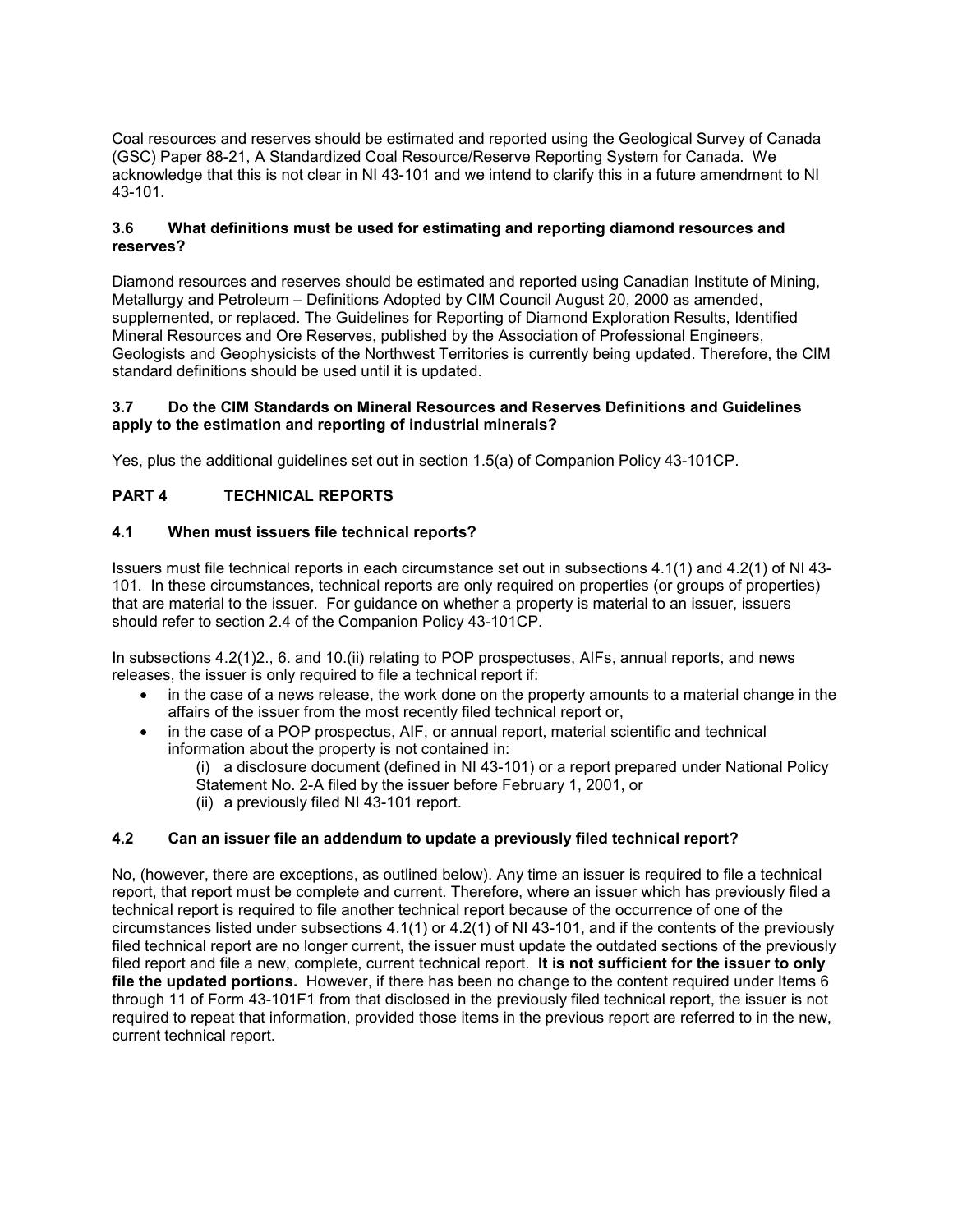There are exceptions to this principle. An issuer can file an addendum to a technical report that originally was:

- filed with a preliminary short form prospectus or preliminary long form prospectus and there is a material change in the information before the issuance of the final receipt, or
- prepared under National Policy Statement No. 2-A or another reasonable format and filed with a regulator prior to February 1, 2001 and the addendum contains additional information required to bring the report into compliance with the contents of Form 43-101F1 (see 4.4 of these FAQs).

For each exception, the addendum must be attached to and filed with the previously filed technical report. They must also be filed with an updated certificate and consent of the qualified person.

## **4.3 Who can prepare a technical report?**

A technical report is required to be prepared by, or under the supervision of, a qualified person. Persons who are not "qualified persons" under NI 43-101, but have the experience and skill necessary may prepare portions of the technical report provided that a qualified person takes responsibility for the person's work. The qualified person must take whatever steps are appropriate, in his or her professional judgment, to ensure that the work is sound. A qualified person must conduct the site visit.

## **4.4 Must a technical report follow Form 43-101F1?**

Yes, the form is mandatory.

We will however allow an issuer to file a report prepared prior to February 1, 2001 under National Policy Statement No. 2-A or in another reasonable format and filed with a regulator prior to February 1, 2001, provided there has been no significant work done on the property since the report was prepared, and the report is accompanied by:

- an addendum that includes any information required by NI 43-101 that is not included in the report, and
- the certificate and consent of a qualified person required by NI 43-101.

The addendum should include an update on the status of the property and the new information required by NI 43-101. If the changes to the existing report are considerable or the work that has been done since the report affects the interpretation, conclusion or recommendations, a new technical report will be required.

If the issuer is required to file a technical report that is prepared by an independent qualified person and the prior report was not, the issuer can satisfy this requirement by having an independent qualified person prepare the addendum and give the certificate, taking responsibility for the information in the report, amended by his or her addendum.

Where the technical report is required to be filed with an exchange, the exchange may have additional requirements.

#### **4.5 Where are the requirements for the qualified person's certificate and consent that must accompany the technical report that the issuer is required to file?**

The requirements can be found in Part 8 of NI 43-101. The certificate must address the specific requirements listed under subsection 8.1(2) of NI 43-101. The consent must address the requirements listed under section 8.3 of NI 43-101. Issuers are required to provide a certificate and consent from the qualified person who visited the site. We are attaching as an appendix to these FAQs a sample certificate and a sample consent, with instructions, for the qualified issuer to use as a template These samples illustrate the level of detail we expect the qualified person to include in these documents.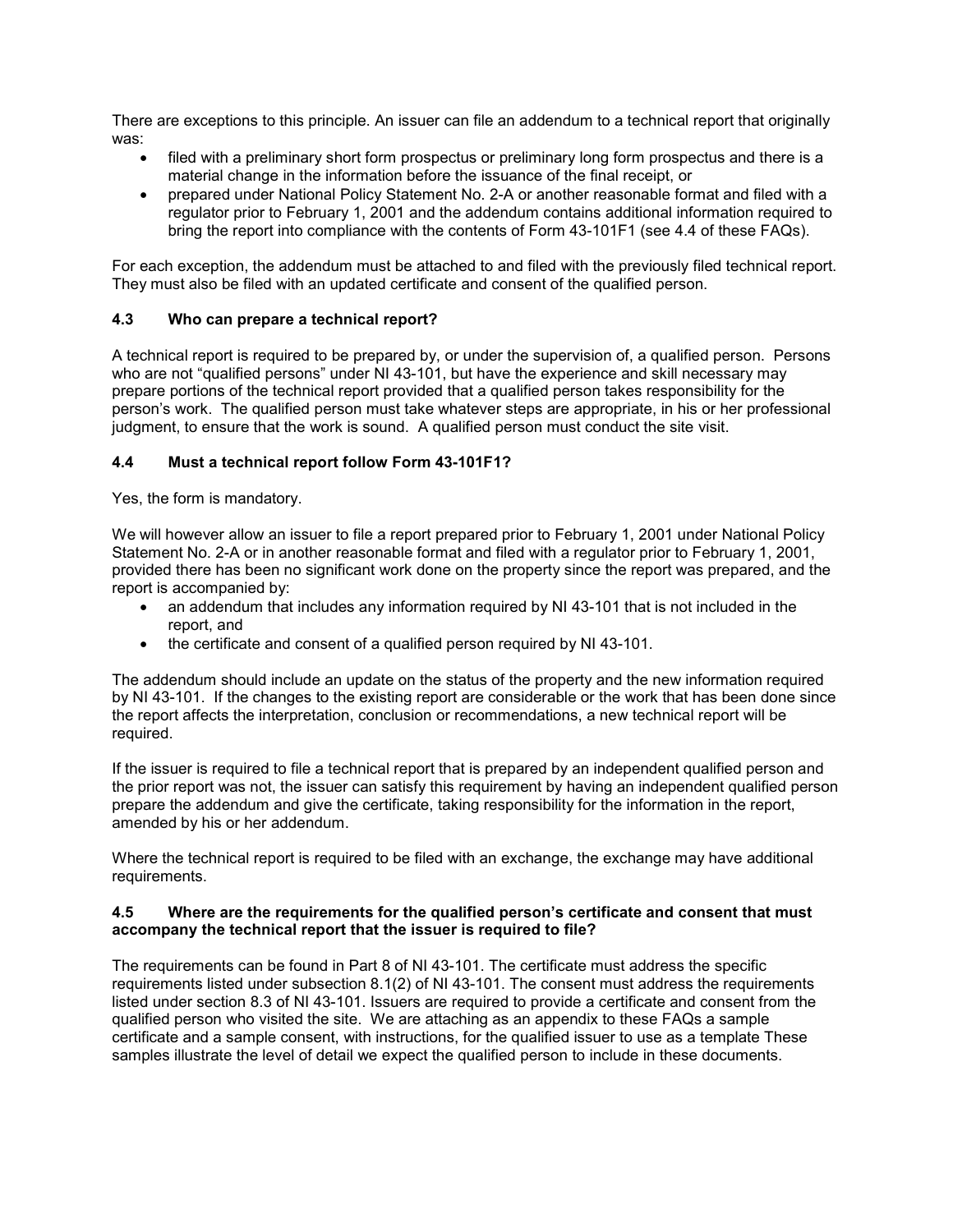The consent cannot be included in the certificate because the qualified person typically provides them to the issuer at different times. A qualified person provides the issuer with the certificate at the same time as the technical report. The qualified person provides the issuer with the consent to the disclosure in the disclosure materials after the issuer has prepared the disclosure materials and the qualified person has read the disclosure materials that the issuer is filing.

# **4.6 When must an issuer file a qualified person's certificate and consent?**

An issuer must file a qualified person's certificate and consent to the filing of the technical report and the technical information in the disclosure materials each time the issuer files, or is required to file, a technical report under subsections 4.1(1) or 4.2(1) of NI 43-101.

NI 43-101 does not require the issuer to get a qualified person's consent to all disclosure that an issuer makes in reliance on the qualified person's technical report or other advice, although issuers may wish to check their disclosure with the qualified person they are relying on.

## **4.7 If an issuer is required to file a technical report under subsections 4.1(1) or 4.2(1) of NI 43- 101, may it rely on a technical report that it has previously filed under NI 43-101 if that report is still current?**

Yes. However, the issuer must file an updated certificate and consent from a qualified person who will take responsibility for the technical disclosure in that report and the new disclosure material it supports. **The issuer does not have to re-file the technical report.**

Issuers are reminded to consider, when structuring contractual arrangements with the qualified person, that they may have to:

- obtain the qualified person's consent sometime after they receive the technical report and certificate, and
- obtain, subsequent to receiving the initial certificate and consent, an updated qualified person's certificate and consent to support a technical report that the issuer is not re-filing because it has been previously filed under NI 43-101 and is still current.

## **4.8 Must preliminary feasibility and feasibility studies be filed in full?**

No. Preliminary feasibility and feasibility studies typically provide more technical detail than the investing public requires. In addition, they are difficult to file in full on SEDAR. Rather than filing these studies in full, we would prefer that issuers file a technical report that provides a summary in NI 43-101 format of the material information contained in the preliminary feasibility or feasibility study. However, we may request a paper copy of the full study for our review.

## **4.9 Must an issuer file a technical report with a rights offering circular?**

An issuer is only required to file a technical report if there is scientific or technical disclosure in the rights offering circular. There is no specific requirement that a rights offering circular contain scientific and technical disclosure.

## **4.10 Must an issuer file a technical report with an offering memorandum?**

Yes. An issuer is required to file a technical report to support the scientific or technical disclosure in the offering memorandum. However, if an issuer is filing an offering memorandum under MI 45-103 *Capital Raising Exemptions* in BC or Alberta and the issuer is a qualifying issuer (as defined under MI 45-102 *Resale of Securities*), the issuer is not required to file a technical report in some circumstances. The circumstances are if the disclosure about the mineral project is contained in: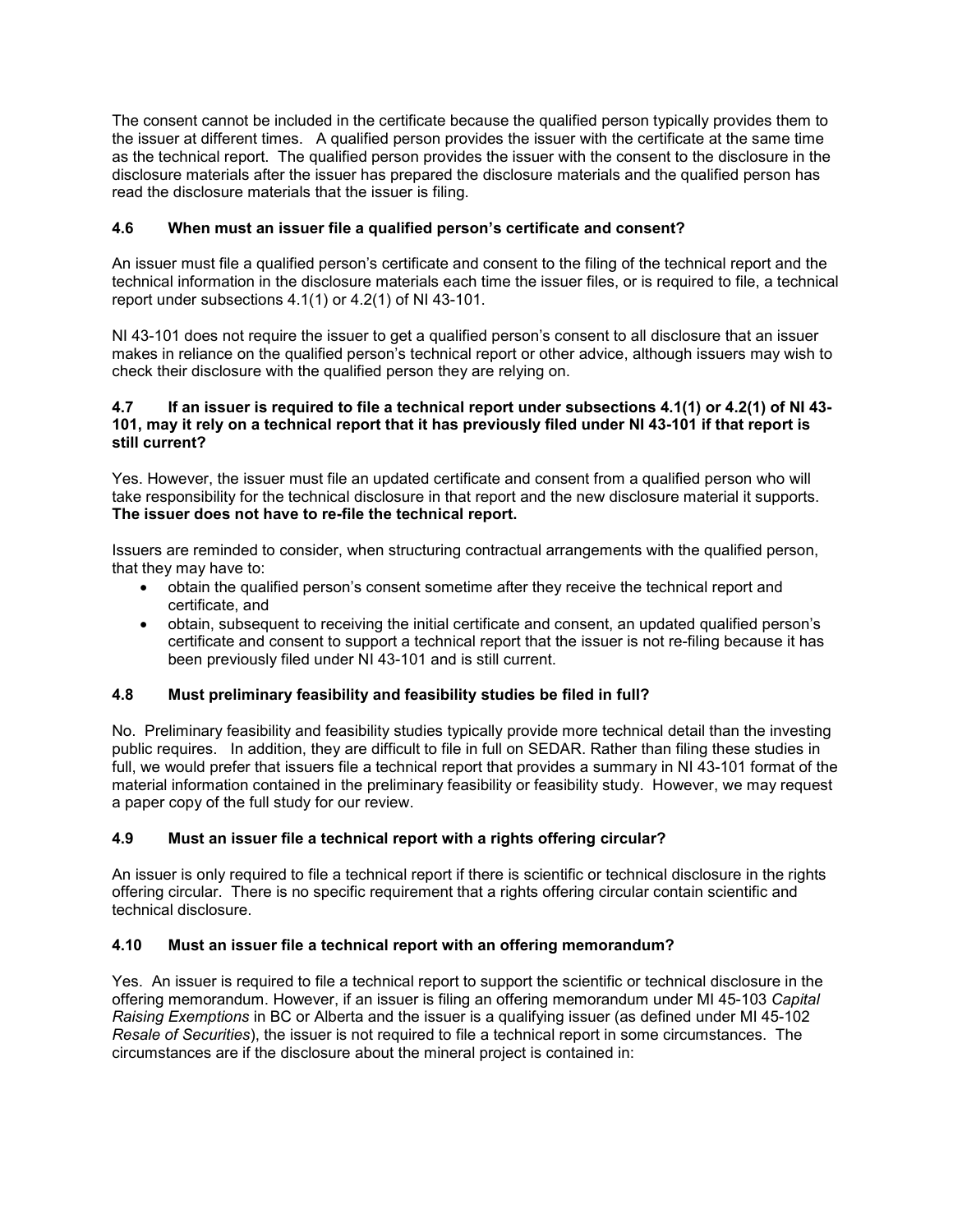- an AIF, prospectus, material change report or annual financial statement filed by the issuer with a regulator before February 1, 2001, or
- a previously filed technical report filed by the issuer either before February 1, 2001 or under NI 43-101.

If a current technical report has been previously filed on SEDAR and is still current, then instead of refiling that technical report with the offering memorandum, an issuer may file a letter with the offering memorandum that states the name of the previously filed technical report and its SEDAR project number. The issuer must also file an updated certificate and consent with the letter filed with the offering memorandum. If a current technical report has not been filed on SEDAR, then the issuer must file a hard copy of the technical report, certificate, and consent concurrently with the hard copy of the offering memorandum. In this case, the issuer may voluntarily file the current technical report, certificate, and consent as an attachment to a press release or material change report if it wishes to have that report available on SEDAR.

## **4.11 Can an issuer obtain an extension of time to file a technical report?**

The time for filing technical reports is contained in subsections 4.2(2) to (6) of NI 43-101. If an issuer needs an extension of time, it should apply to the securities regulators for an exemption order. See 7.1, 7.2 and 7.3 of these FAQs for more information on applying for an exemption.

#### **4.12 When an issuer agrees to buy a property with resources and perhaps reserves, must the issuer disclose the resources and reserves using NI 43-101 definitions? Must the issuer file a technical report, and if so, when?**

When an issuer options or agrees to buy a property, the issuer can disclose an estimate of resources and reserves made before February 1, 2001 using the terminology of the estimate as long as the issuer follows section 2.4 of NI 43-101.

The announcement of the acquisition and the historical estimate will not trigger the requirement to file a technical report under subsection 4.2(1)(10) of NI 43-101, if the issuer's disclosure states that the issuer has disclosed the historical estimate as a resource or reserve and includes the following cautions:

- the issuer has not done the work necessary to verify the classification of the resource or reserve,
- the issuer is not treating them as a NI 43-101 defined resource or reserve verified by a QP, and
- the historical estimate should not be relied upon.

If the issuer's disclosure shows that the issuer is treating the historical estimate as a NI 43-101 defined resource and reserve verified by a QP, then the issuer is required to file a current technical report on the property within 30 days of the issuer's disclosure if

- i. the property, or interest in the property, is material to the issuer and
- ii. the acquisition of the resources and reserves is a material change in the affairs of the issuer.

In most cases, the 30 day period will not begin to run until the issuer enters into a formal purchase or option agreement, which should allow the issuer time to complete its due diligence and have the technical report prepared. If the issuer, at the time of the disclosure, has not signed a formal agreement, but is conducting its day to day operations in reliance on the terms of a letter of intent or MOU, then the 30 day period will begin to run from time of the issuer first discloses the historical estimate as a resource or reserve without the three cautionary statements set out two paragraphs above.

If the agreement is subject to conditions such as the approval of a third party or the completion of a 60 day due diligence review, the technical report is still required to be filed within 30 days after the issuer enters into the agreement. However, the issuer may apply for relief to extend the 30 day period. Whether or not the securities regulators will grant such relief depends on the circumstances. See 7.1, 7.2 and 7.3 of these FAQs for more information on how to apply for an exemption order.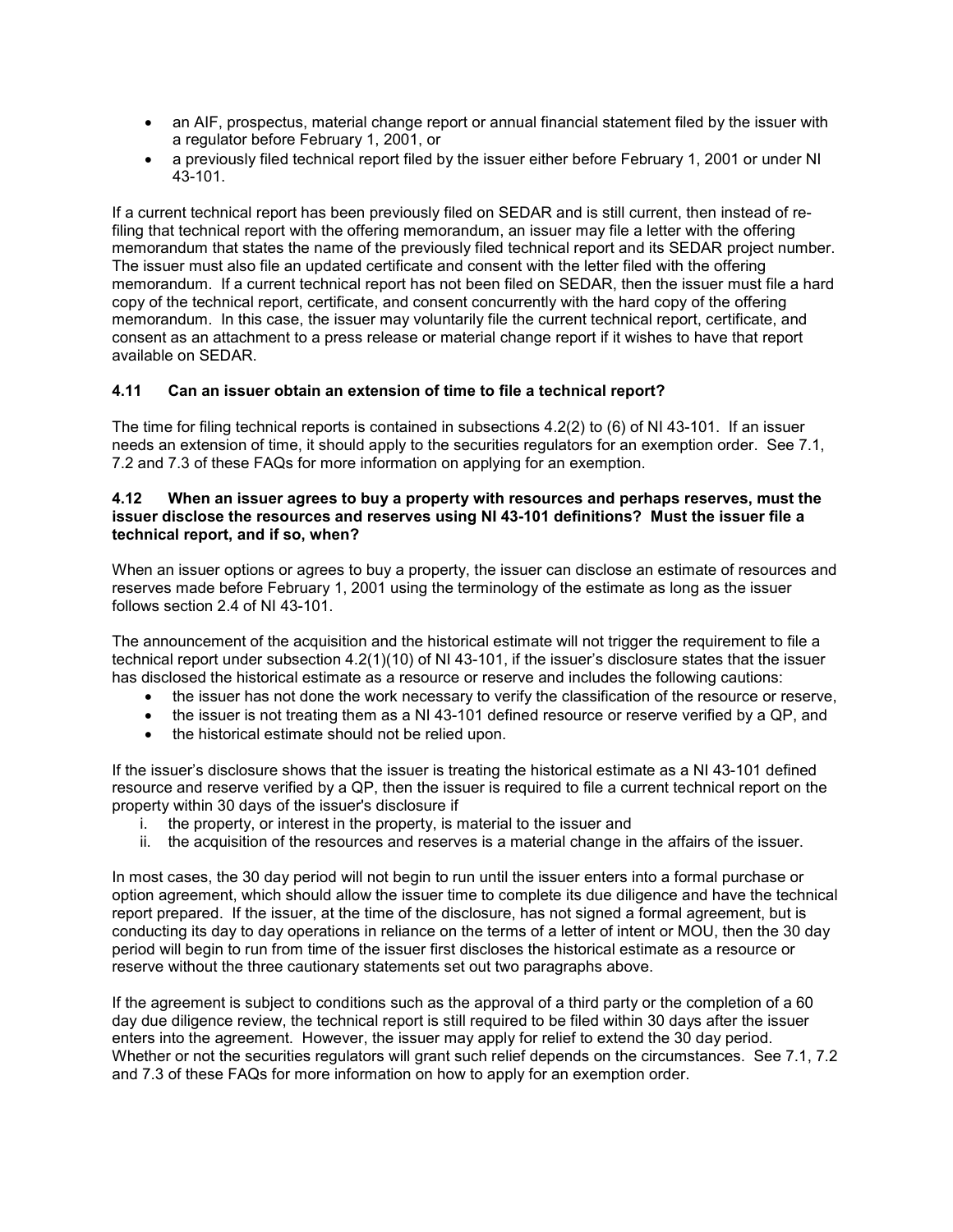## **4.13 Must an issuer file technical reports on SEDAR?**

Yes, technical reports are required to be filed electronically. However, an offering memorandum cannot be filed on SEDAR. For the filing requirements for an offering memorandum and its supporting technical report, see 4.10 in these FAQs.

Technical reports can be lengthy and costly to file on SEDAR if they are not prepared with SEDAR filing in mind. We have the following suggestions:

- Do not insert photographs or maps that are larger than 8  $\frac{1}{2}$  x 11". Maps and photographs omitted from filing must be retained for six years after the date of the filing of the report.
- Limit the image resolution of the document. The image resolution must not exceed 300 dots per inch in any event, and may be less provided the document remains readable.
- Limit the use of colour.
- Do not scan documents into electronic format.
- Wherever possible, have technical reports prepared and transmitted in electronic format.
- Wherever possible, limit the size of the technical report. Many personal computers have limited ability to download larger files.

## **4.14 Can an issuer correct errors in a document filed on SEDAR?**

Yes. Please refer to Part 9 of the SEDAR Manual for complete instructions on how to correct errors. In general, the issuer is not able to remove the original document from SEDAR. The issuer must file the corrected document on SEDAR under the same SEDAR project number and label the filing "Amended and Restated". It must also file a cover letter with the corrected document explaining what corrections were made to the original document (no blacklined version is necessary). Both the incorrect and the corrected versions will remain on SEDAR.

#### **4.15 How can an electronic document be signed and sealed?**

The qualified person must date, sign and, if possible, seal the technical report, certificate and consent. If a person's name appears in an electronic document with (signed by) and (sealed) next to the person's name or there is a similar indication in the document, we will consider that the document has been signed and sealed by that person. Although we do not require it, maps and drawings may be signed and sealed in the same manner.

#### **4.16 If a TSX Venture Exchange listed issuer must become a reporting issuer in Ontario because it has a "significant connection to Ontario", must the issuer file technical reports on all its material properties with the OSC?**

An issuer is required to file a technical report upon becoming deemed a reporting issuer in Ontario. Requests for relief from this requirement will be considered where an issuer is applying to be deemed a reporting issuer in consequence of the recent re-organization of Canadian exchanges and the issuer having a "significant connection with Ontario". OSC staff anticipates that this relief will be granted in virtually all cases. The relief may be denied in exceptional circumstances such as where an issuer is unable to demonstrate a reasonably up-to-date and accurate record of continuous disclosure.

An issuer should include the request for relief in the application to the OSC to be deemed to be a reporting issuer. OSC staff also anticipates that exemptions from the fee associated with this request for relief will be granted in virtually all cases.

## **4.17 In a circumstance other than the one described in 4.16, will an issuer that is a reporting issuer in one or more Canadian jurisdictions and becomes a reporting issuer in another Canadian**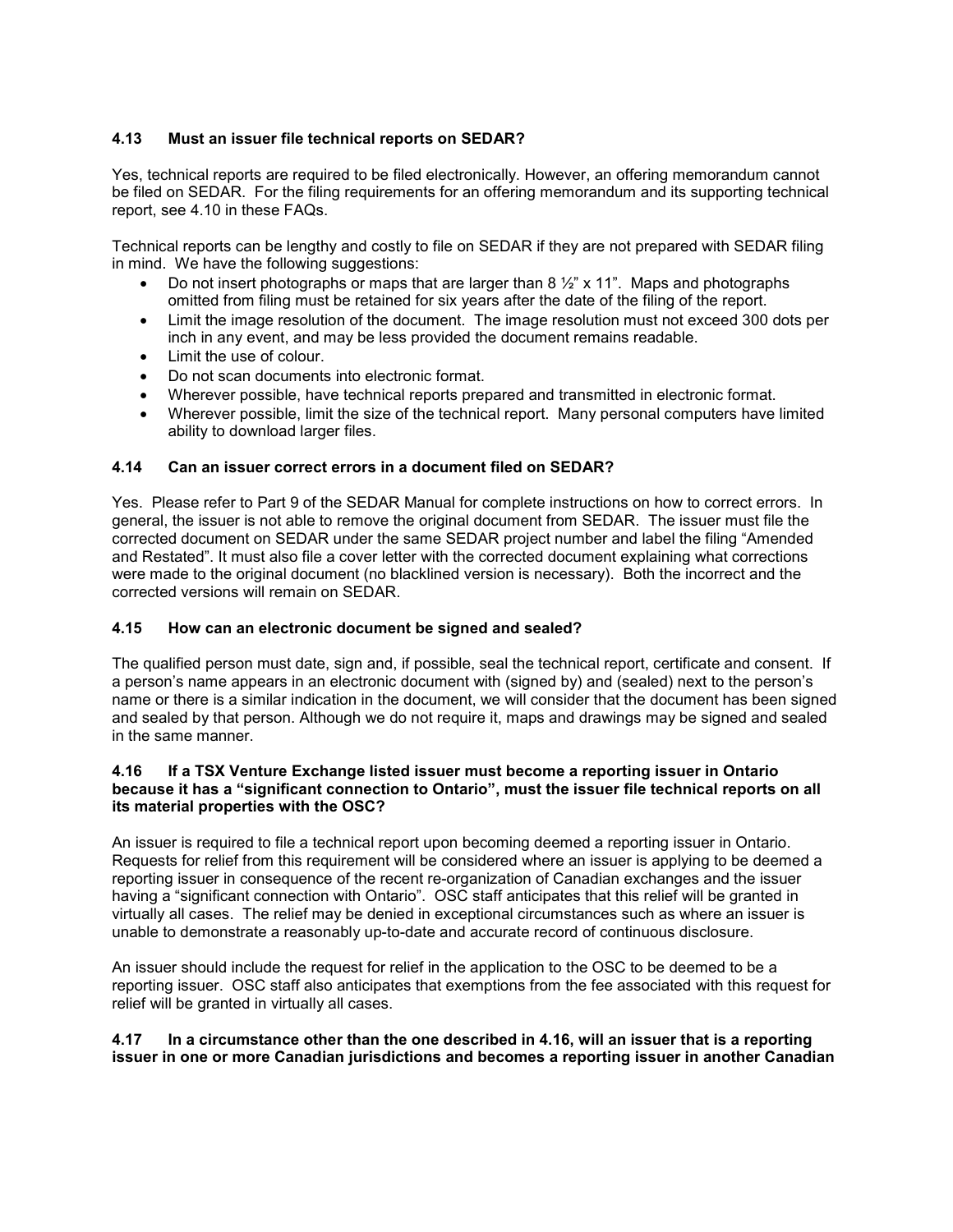## **jurisdiction be required to file technical reports on all its material properties in the new jurisdiction?**

Yes, and if the issuer is not a producing issuer the qualified person that prepares the technical report is required to be independent. If a report has been previously filed in another jurisdiction, the issuer should update it and file a complete, current technical report as set out in 4.2 of these FAQs. If an issuer needs relief from these requirements, it should make application to the securities regulator in the new jurisdiction.

## **4.18 Can a royalty holder which is an issuer refer to and rely on the disclosure filed by the operating company?**

No. A royalty holder that holds any interests in mineral properties or mineral projects must comply with all of the requirements under NI 43-101. It is not sufficient for a royalty holder simply to refer to the operating company's disclosure regardless whether the documents would be exactly the same. The royalty holder must file its own technical report anytime one is required under subsections 4.1(1) and 4.2(1) of NI 43- 101 for each of its royalty interests that are material to it affairs. The extent to which the royalty holder chooses to rely on the same qualified person as the operating company, or have its qualified person rely on the work of that same qualified person, will be a matter to be determined by the royalty holder and the qualified person of the operating company in light of their contractual obligations.

# **PART 5 PRELIMINARY ASSESSMENTS**

## **5.1 What is a "preliminary assessment"?**

A preliminary assessment, commonly known as a "scoping study", is an assessment of the potential viability of the mineral project taken at an early stage of the project, prior to a preliminary feasibility study. It is generally used as a tool for management decisions on further advancement of the project. The term "preliminary assessment" is used in NI 43-101 to identify this type of study that contains an economic evaluation that includes inferred mineral resources. We consider an economic evaluation to include disclosure of forecast mine production rates that may contain capital costs to develop and sustain the mining operation, operating costs, and projected cash flows.

## **5.2 Why are there restrictions on disclosure of preliminary assessments?**

Although preliminary assessments can provide important information to the market, because of the early stage of the project, the information has a high degree of uncertainty and can be used as the basis for abusive market tactics.

An issuer must disclose a preliminary assessment that is a material change in its affairs. An issuer must follow subsection 2.3(3)(b) of NI 43-101 when it discloses a preliminary assessment. This subsection was included in NI 43-101 to help an investor understand the information.

A preliminary assessment must be either in the form of a technical report, or be supported by a technical report. If the issuer is reporting in Ontario, the issuer is required to pre-file with the OSC, 5 days in advance of the proposed disclosure. The issuer must deliver to the OSC the proposed disclosure, the preliminary assessment and, if there is a separate technical report, the technical report. In other jurisdictions the issuer may file these documents at the time of the disclosure.

# **PART 6 GENERAL DISCLOSURE QUESTIONS**

**6.1 Can an issuer put some of the disclosure required by NI 43-101 on its website, instead of in the body of its news release?**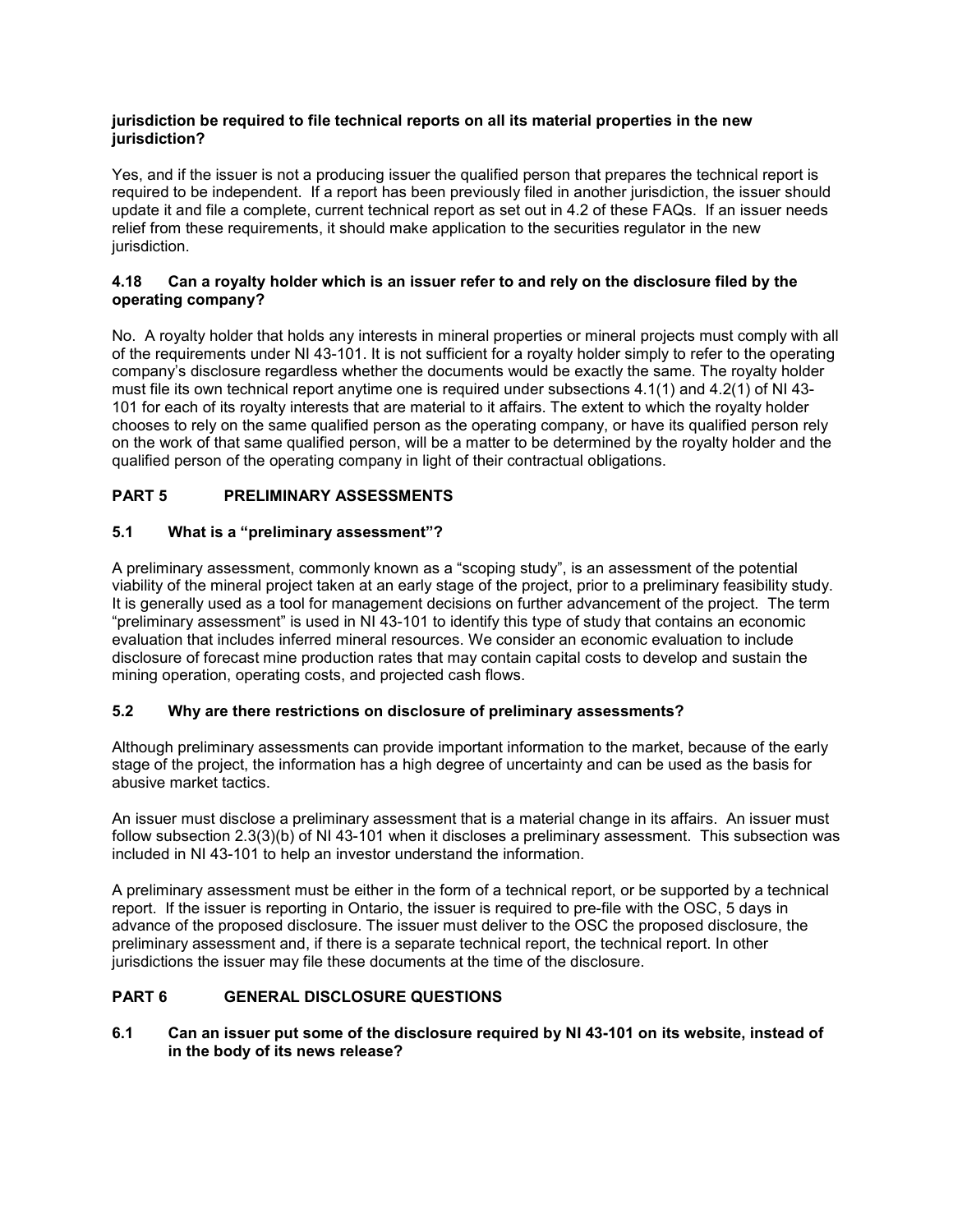Yes. The issuer may put detailed information of a background nature on the issuer's website, provided the news release clearly refers the reader to the issuer's website for the information and a hard copy of the website information is filed with the securities regulators

Each news release must include the name and relationship to the issuer of the qualified person (required by the exchanges) and whether or not the data has been verified. If the data has been verified, the news release may refer to the issuer's website for the full description of its data verification of its program. A hard copy of the information published on the website must be filed with the securities regulators to the attention of "Records".

Issuers are reminded that their news releases must not be misleading. Therefore, disclosure in a news release must also contain the prescribed statements that are required to be "proximate" to certain disclosure as required under NI 43-101. For example, the statements that are required to be made proximate to disclosure of a preliminary assessment under subsection 2.3(3)(b) of NI 43-101 cannot be omitted from a news release.

## **6.2 Can an issuer cross reference to other disclosure it has previously made?**

Yes, but only in the circumstances prescribed under section 3.5 of NI 43-101. That section permits an issuer to cross-reference the information required under sections 3.3 and 3.4 (ie. quality assurance and control information) only if that information is contained in a previously filed disclosure document. "Disclosure document" is defined under NI 43-101 and means an annual information form, prospectus, material change report or annual financial statement.

Also, although a news release is not included in the definition of disclosure document, an issuer may cross-reference to a previous news release but only if the issuer has filed that news release on SEDAR.

### **6.3 Do the rules for disclosure in Form 43-101F1 apply to written disclosure other than technical reports?**

No, not specifically. However, where the requirements in Form 43-101F1 reflect good professional practice, we strongly suggest issuers follow these requirements in all their written disclosure.

Good examples to follow for any written technical disclosure are:

- item 19(j) of the Form that requires an issuer that is reporting a quantity of contained metal to state the grade or quality, quantity and category of resources and reserves. We consider that the representation of a gross or *in situ* contained mineral value is misleading because it does not take into account mining and metallurgical recoveries and capital and operating cost parameters.
- item 19(k) of the Form that requires an issuer that is reporting the grade of a polymetallic resource as a metal equivalent to report the individual grade of each metal, among other things. We consider that polymetallic grade equivalents that are based only on price considerations are misleading because they do not take into account metallurgical recoveries, treatment costs and other relevant economic factors.

## **PART 7 EXEMPTION ORDERS**

## **7.1 Where should an issuer apply for an exemption order?**

An issuer that wants to obtain an exemption from any of the requirements of NI 43-101 or the form of technical report should apply to the securities regulators in all of the jurisdictions where the issuer is a reporting issuer for an order granting the exemption. A separate fee may apply in each jurisdiction. If the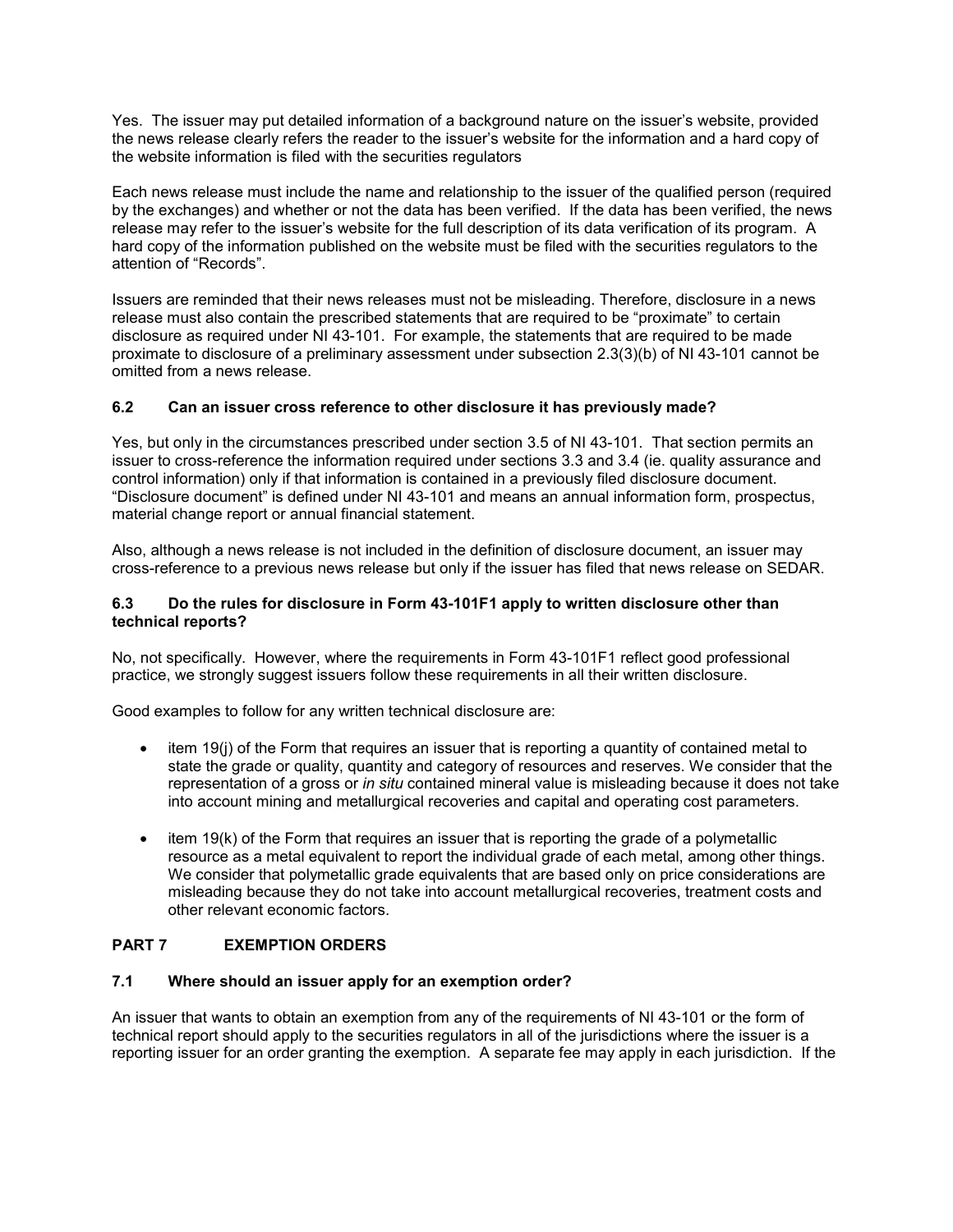issuer is reporting in more than one jurisdiction please see National Policy 12-201 *Mutual Reliance Review System for Exemptive Relief Applications* for details on the application process.

# **7.2 When should an issuer apply for an exemption order?**

Please apply well in advance of the time the relief is required. Where more than one jurisdiction is involved the process typically takes several weeks. **Exemption orders cannot cure a default that has already occurred.**

If an issuer plans on using a technical report to support disclosure, the issuer should apply for any relief from NI 43-101 **before** the issuer is required to file the technical report. For example, if the issuer requires relief from the requirements of NI 43-101 in connection with a technical report it plans to file with a preliminary prospectus, the issuer must make application for that relief before it files the preliminary prospectus.

# **7.3 Does an issuer need a separate exemption order if it obtains a prospectus receipt?**

No. An issuer that requires relief from the requirements of NI 43-101 for disclosure in a prospectus is required to specifically request the securities regulator for the relief in its cover letter when it files the prospectus (or before it files the prospectus—see 7.2 above). If the regulator grants the exemption, the prospectus receipt will be the evidence that the exemption was granted. The issuer is not required to make a separate application for an exemption order in this situation.

## **7.4 What if someone has questions about NI 43-101?**

If you have any questions about NI 43-101, please call:

| Terry Macauley, Chief Mining Consultant, BCSC               | (604) 899-6723        |
|-------------------------------------------------------------|-----------------------|
| Deborah McCombe, Chief Mining Consultant, OSC               | (416) 593-8151        |
| Greg Gosson Senior Mining Advisor, BCSC                     | $(604)$ 899-6519      |
| Pamela Egger, Senior Legal Counsel, Corporate Finance, BCSC | $(604)$ 899-6867      |
| Pierre Martin, Legal Counsel, CVMQ                          | (514) 940-2199(x4557) |
| <b>Bill Lawes, Securities Analyst, ASC</b>                  | (403) 297-6454        |

We will be pleased to discuss your questions and to assist you in deciding whether you need to apply for an exemption. Please note that staff cannot guarantee that their commissions will grant the relief requested in a particular application.

## **7.5 Where can I find exemptions that securities regulators have granted?**

Most of our exemption orders are posted on our websites.

For orders granted by the BC Securities Commission visit the BCSC website at [www.bcsc.bc.ca.](http://www.bcsc.bc.ca/) Click on "Commission Documents Database" and "Search" for "43-101" for a list of documents relating to NI 43- 101. To view exemption orders, look at the documents classified as "D&O" (Decisions and Orders).

For orders granted by the Ontario Securities Commission visit the OSC website at [www.osc.gov.on.ca.](http://www.osc.gov.on.ca/) Click on "Rules and Regulation" followed by "Orders and Rulings" to find a list of orders and rulings organized in alphabetical order.

## **7.6 Does the CSA foresee changes to NI 43-101 in the future?**

Yes. However, changes are not likely in the near future. In the interim, with the assistance of the Mining Technical Advisory and Monitoring Committee (MTAMC), we are monitoring NI 43-101 and identifying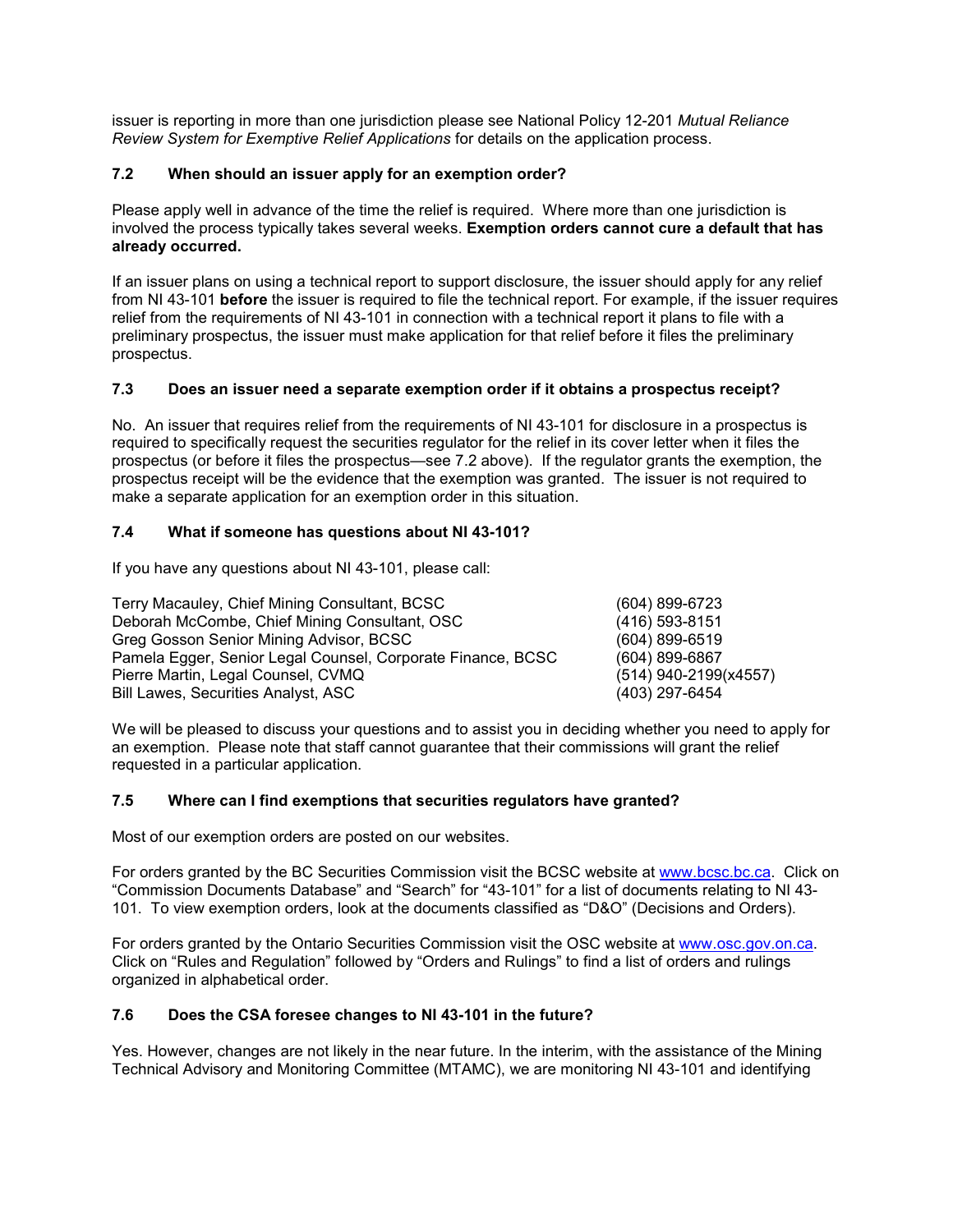areas where relief is required and issues that need clarification. We established MTAMC for this purpose. MTAMC's members are drawn from the Canadian mining and exploration industry and represent a broad geographic and professional spectrum. We also welcome industry input and comments. Until NI 43-101 is amended, we will provide relief through orders and clarification through these FAQs.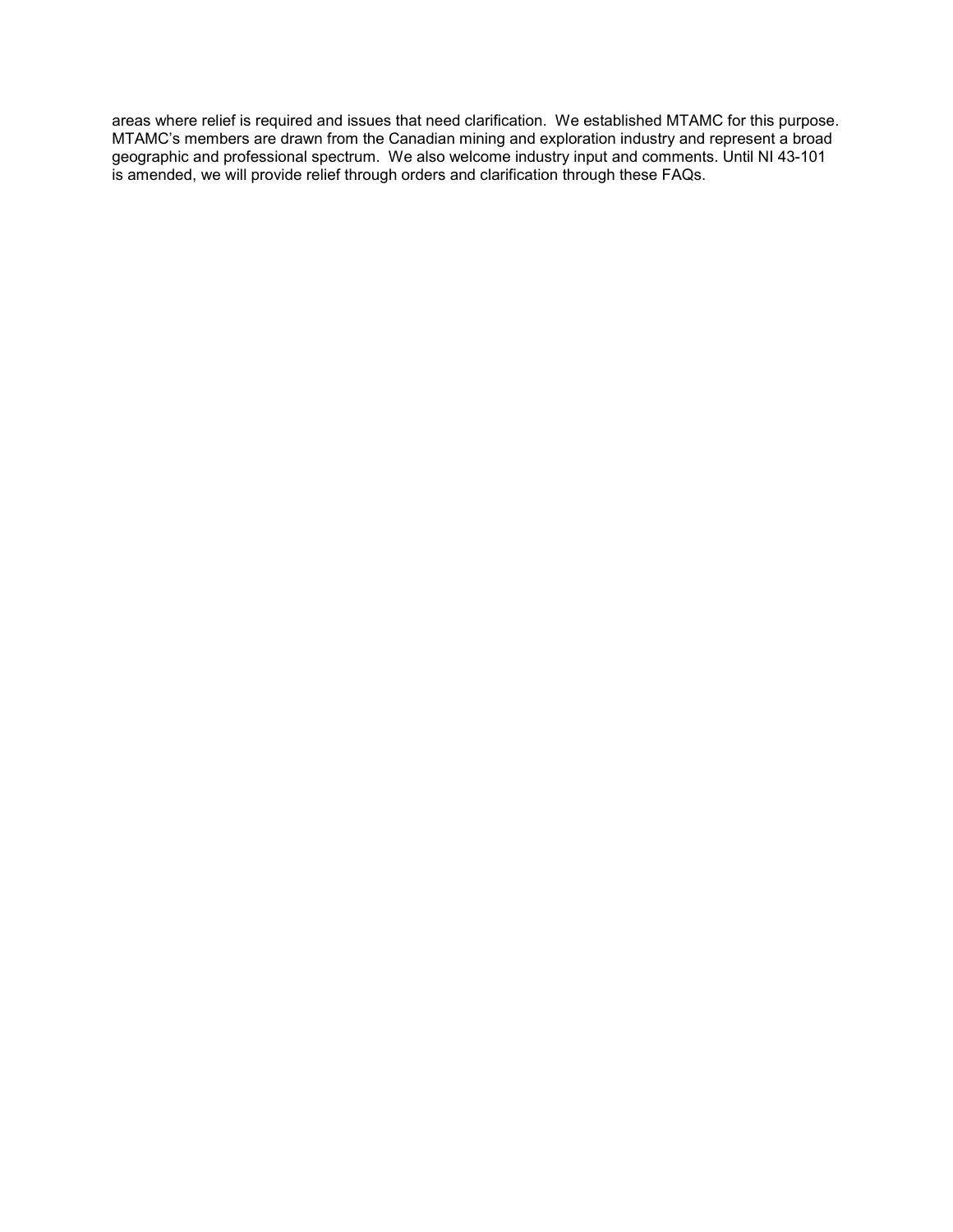# **APPENDIX**

*This is a sample of each a Certificate and Consent for an author of a technical report prepared in accordance with National Instrument 43-101 and Form 43-101F1. These samples contain sections of text in brackets with italics to provide instructions to the Qualified Person, the content of which should be included, as applicable. The brackets and bracketed text should be removed after the instruction has been followed. The final form of each of the Certificate and Consent which is signed, dated and filed should not contain any bracketed text.* 

> *[QP's Letterhead] or* [*Insert name of QP*] [*Insert name of QP's company*] [*Insert address of QP or QP's company*] Telephone: Fax: Email:

# **CERTIFICATE of AUTHOR**

I, [*insert name of QP*], [*insert, as applicable, P. Eng., P.Geol*.] do hereby certify that:

1. I am [*insert title of position*] of:

[*ABC Mining Co. Suite 000, 0 Avenue W., City, Province, Country, Postal/Zip Code*].

- 2. I graduated with a degree in [*insert full title of degree/s*] from the University of [*insert name*] in [*insert year of graduation*]. In addition, I have obtained a [*insert other additional academic achievement (title, year and educational institution), if any*].
- 3. I am a member [fellow] of the [*insert names of all professional associations registered with*].
- 4. I have worked as a geologist for a total of [*insert number of years*] since my graduation from university.
- 5. I have read the definition of "qualified person" set out in National Instrument 43-101 ("NI 43-101") and certify that by reason of my education, affiliation with a professional association (as defined in NI 43-101) and past relevant work experience, I fulfill the requirements to be a "qualified person" for the purposes of NI 43-101.
- 6. I am responsible for the preparation of section [*insert all sections of technical report responsible for*] of the technical report titled [*insert title of report*] and dated [*insert mo/day/yr of report*] (the "Technical Report") relating to the [*insert name of each property disclosed in the report*] property. I visited the [*insert name*] property on [*insert*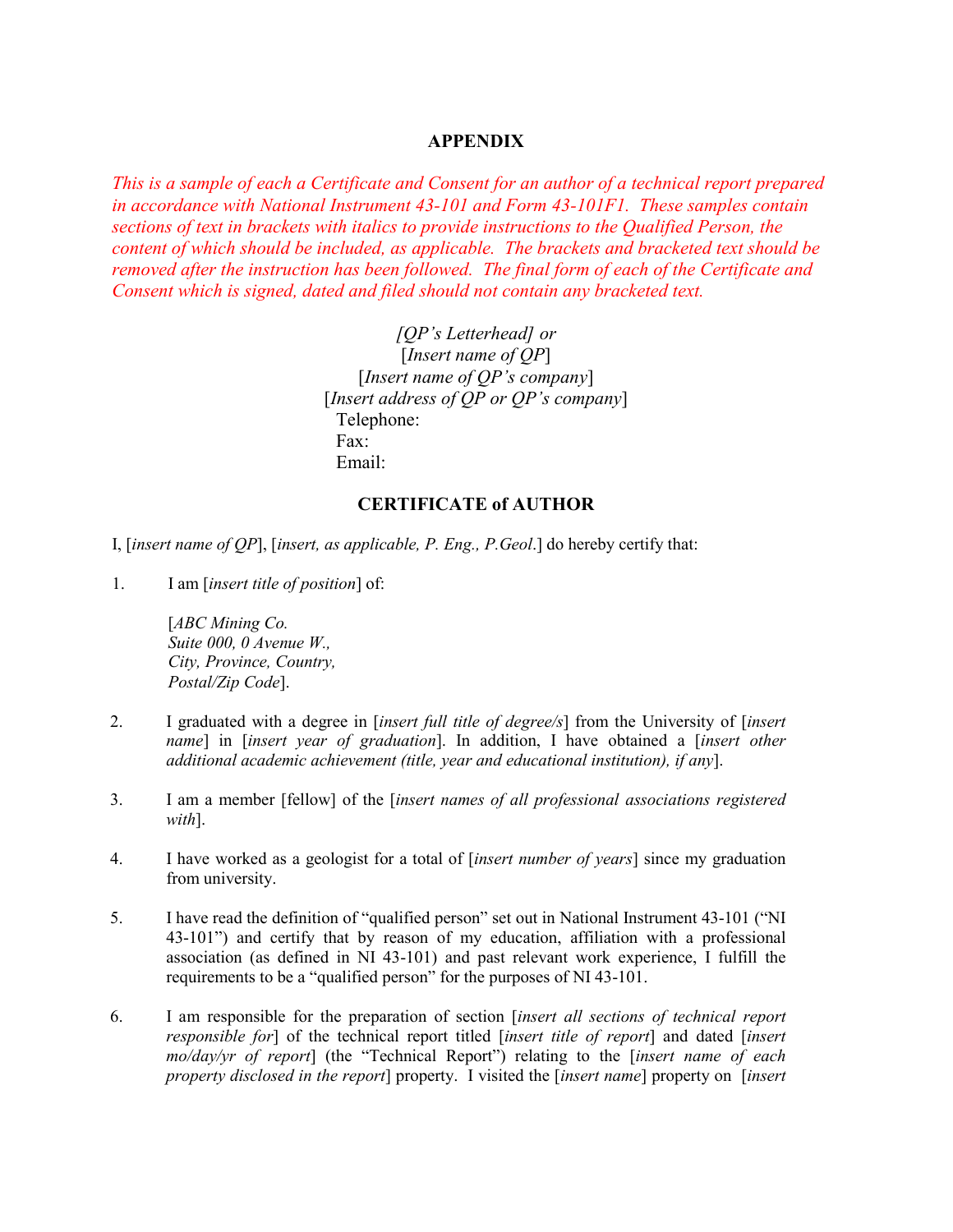*mo/day/yr*] for [*insert number*] days. [*repeat this last sentence (i.e. disclose the date and duration of site visit) for each property visited*]. [*if this certificate is being prepared for a Technical Report that has been previously filed and there has been no change in the information contained in that Technical Report, state the SEDAR project number for which the Technical Report was originally filed and confirm that there has been no change in the information contained in that Technical Report*].

- 7. I have [*have not*] had prior involvement with the property [*ies*] that is [*are*] the subject of the Technical Report. The nature of my prior involvement is [*briefly describe previous involvement with the property/ies*].
- 8. I am not aware of any material fact or material change with respect to the subject matter of the Technical Report that is not reflected in the Technical Report, the omission to disclose which makes the Technical Report misleading.
- 9. I am [*am not*] independent of the issuer applying all of the tests in section 1.5 of National Instrument 43-101. [*if not independent, state the reasons why not*].
- 10. I have read National Instrument 43-101 and Form 43-101F1, and the Technical Report has been prepared in compliance with that instrument and form.
- $11<sup>1</sup>$  $11<sup>1</sup>$  I consent to the filing of the Technical Report with any stock exchange and other regulatory authority and any publication by them for regulatory purposes, including electronic publication in the public company files on their websites accessible by the public, of the Technical Report.

Dated this [*insert date*] Day of [*insert month*], 200X.

Signature of Qualified Person of Qualified Person of Qualified Person of Qualified Person of Qualified Person of Qualified Person of Qualified Person of Qualified Person of Qualified Person of Qualified Person of Qualified

[Seal or Stamp

Print name of Qualified Person

 $\overline{a}$ 

 $\overline{a}$ 

<span id="page-19-0"></span> $<sup>1</sup>$  If an issuer is using this certificate to accompany a technical report that it will file only with the exchange, then the</sup> exchange recommends that this paragraph is included in the certificate.